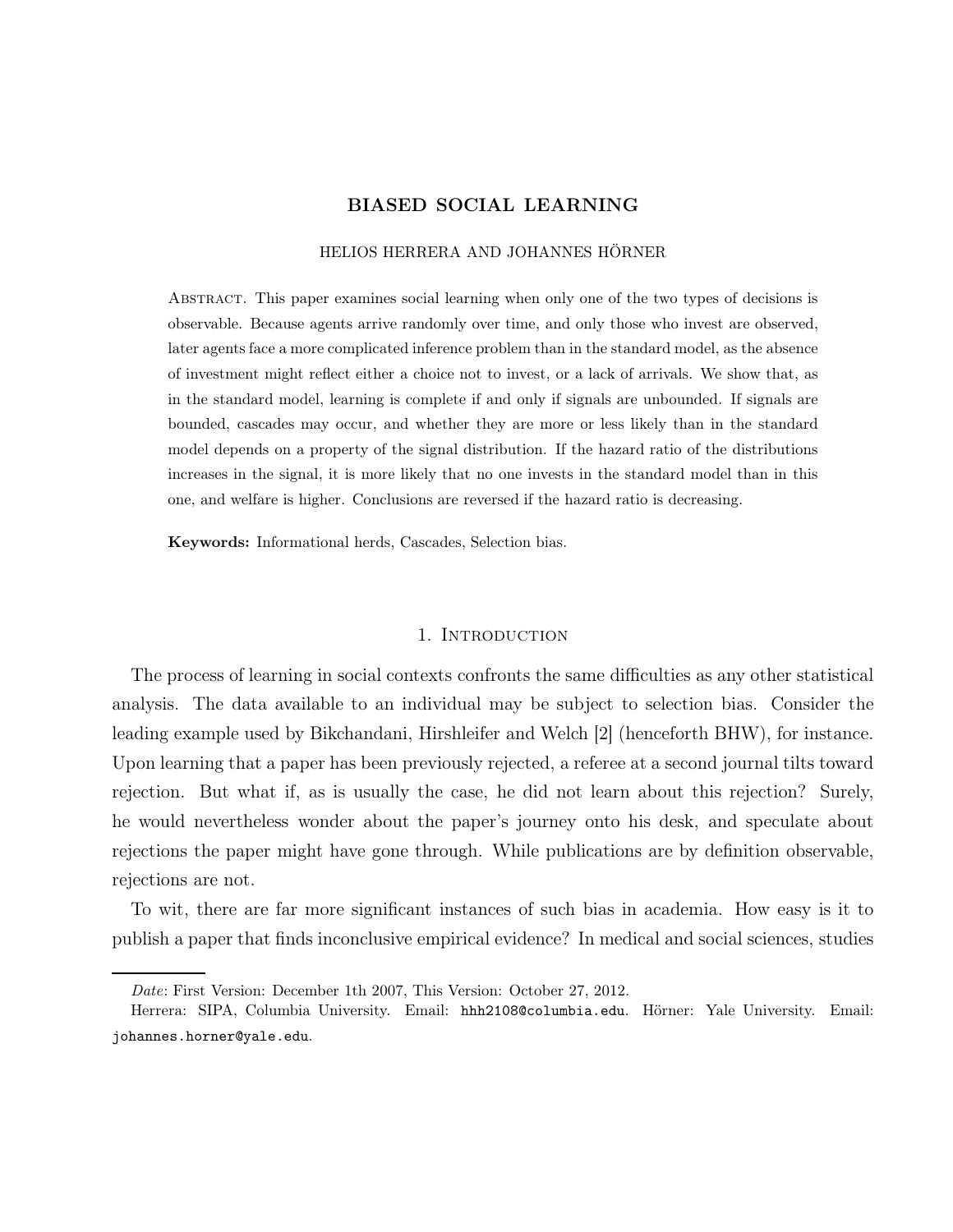whose findings are statistically insignificant get filed away, biasing the published papers toward positive results.<sup>1</sup>

The difficulty in interpreting the absence of negatives is encountered everywhere. Is no one waiting in this line because cabs come by all the time, or because this isn't actually a cab line? Do the low figures of tax evasion reflect the success of deterrent policies, or the success of tax evaders? Why do 90% of mutual funds truthfully claim to have performance in the first quartile of their peers? (The other three quarters of funds have closed. See Elton, Gruber and Blake [7].)

This paper develops a model of biased social learning and revisits the findings of the literature. In this model, individuals arrive randomly over time. As in Smith and Sørensen [15], each agent has some private, conditionally independent information about the relevance of taking some decision immediately upon arrival—say, making an investment. As often in the social learning literature, we assume that the payoff from investing depends on the state of the world, but not on what earlier or later individuals decide. Therefore, values are common, and externalities are purely informational.<sup>2</sup> As is standard as well, signal distributions satisfy the strict monotone likelihood ration property (MLRP).

What sets this model apart from standard models is the following informational assumption. While the decision to invest (but not the payoff from investing) is observable to all future individuals, the failure to do so, and in fact, the mere arrival of individuals (who do not invest), remains hidden. Individuals arriving later will observe "positives" (if and when earlier individuals invested), but not "negatives" (if and when earlier individuals chose to abstain).

Therefore, every individual faces a complex problem of statistical inference: given the observed history, and the randomness in the arrival of individuals, how likely is it that some individuals had the opportunity to invest, but chose not to? And if so, what were their private signals? Note that, in this problem, time plays a key role, as it becomes increasingly more likely, as time passes by, that some individuals must have had the opportunity to invest.

<sup>&</sup>lt;sup>1</sup>This phenomenon is known as the "file-drawer problem," or the "publication bias." See Scargle [13]. As a result, prominent medical journals no longer publish results of drug research sponsored by pharmaceutical companies unless that research was registered in a public database from the start. Some of them also encourage publication of study protocols in their journal.

<sup>2</sup>We shall also discuss at length a version in which there is only one investment opportunity, in which case there is an obvious payoff externality.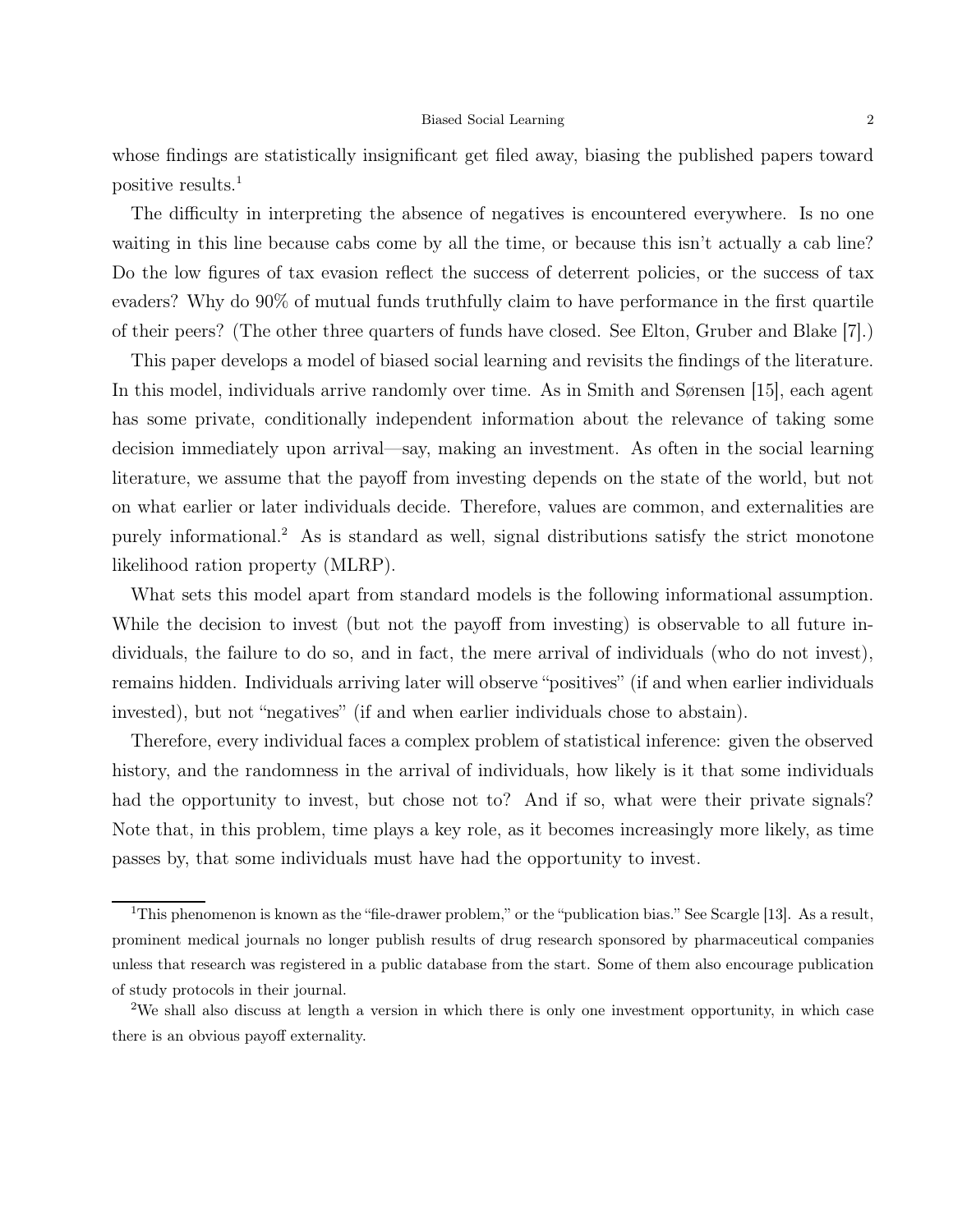In this context, we ask whether biased social learning exacerbates or mitigates herding. Could it be the case that some investment opportunities, or lucrative projects, remain unexploited because agents considering making it suspect that others must have thought of it, or even tried it before them? How many entrepreneurs, or scientists, stumbling across a new idea, chose not to follow through this idea because of the rational belief that they were unlikely to be the first to think of it?

Our first main result shows that, qualitatively, the absence of negatives does not alter the conditions under which cascades can, or cannot occur. If the informativeness of signals is bounded, wrong herds can occur (that is, they will occur for some prior and payoff parameters). On the other hand, if signals are unbounded, learning is necessarily complete; whether the state of the world is such that investment is profitable or not, agents will eventually learn it.

On the other hand, our second main result shows how, quantitatively, the absence of negatives affects the probability of a wrong herd. Consider the case of bounded signals (so that cascades may occur). What is the probability that no agent ever invests, while agents should, in the case of biased learning, relative to this probability in the benchmark model of BHW, in which all decisions, to invest or not, are observed? As it turns out, the comparison of these probabilities hinges upon a simple statistical property of the signal distribution, the increasing hazard ratio property.<sup>3</sup> If signals satisfy the increasing hazard ratio property (IHRP), that is, if the ratio of the hazard rates increases in the signal, then the probability of no one ever investing is lower under biased learning, *independently* of the state of the world. Conversely, if the hazard ratio is decreasing, then this probability is lower in the benchmark model. While biased learning always leads to higher investment (relative to the benchmark model) under IHRP, it nevertheless leads to lower welfare, at least in the version of our model in which there is only one investment opportunity.<sup>4</sup>

<sup>&</sup>lt;sup>3</sup>Properties of IHRP in the standard ("BHW") learning model are derived in Herrera and Hörner (2011). Namely, IHRP is the necessary and sufficient condition under for the absence of informational cascades, namely provided the decision of the first individual depends on his signal, the decision of all later individuals will do as well. That is, it ensures that the posterior public belief necessarily stays in the learning region provided that the prior lies in it. More precisely, IHRP guarantees that this is the case after "good news," that is, after an observed investment decision. There is a corresponding property for the case of "bad news."

<sup>&</sup>lt;sup>4</sup>This version allows us to focus on the history of no observed investment.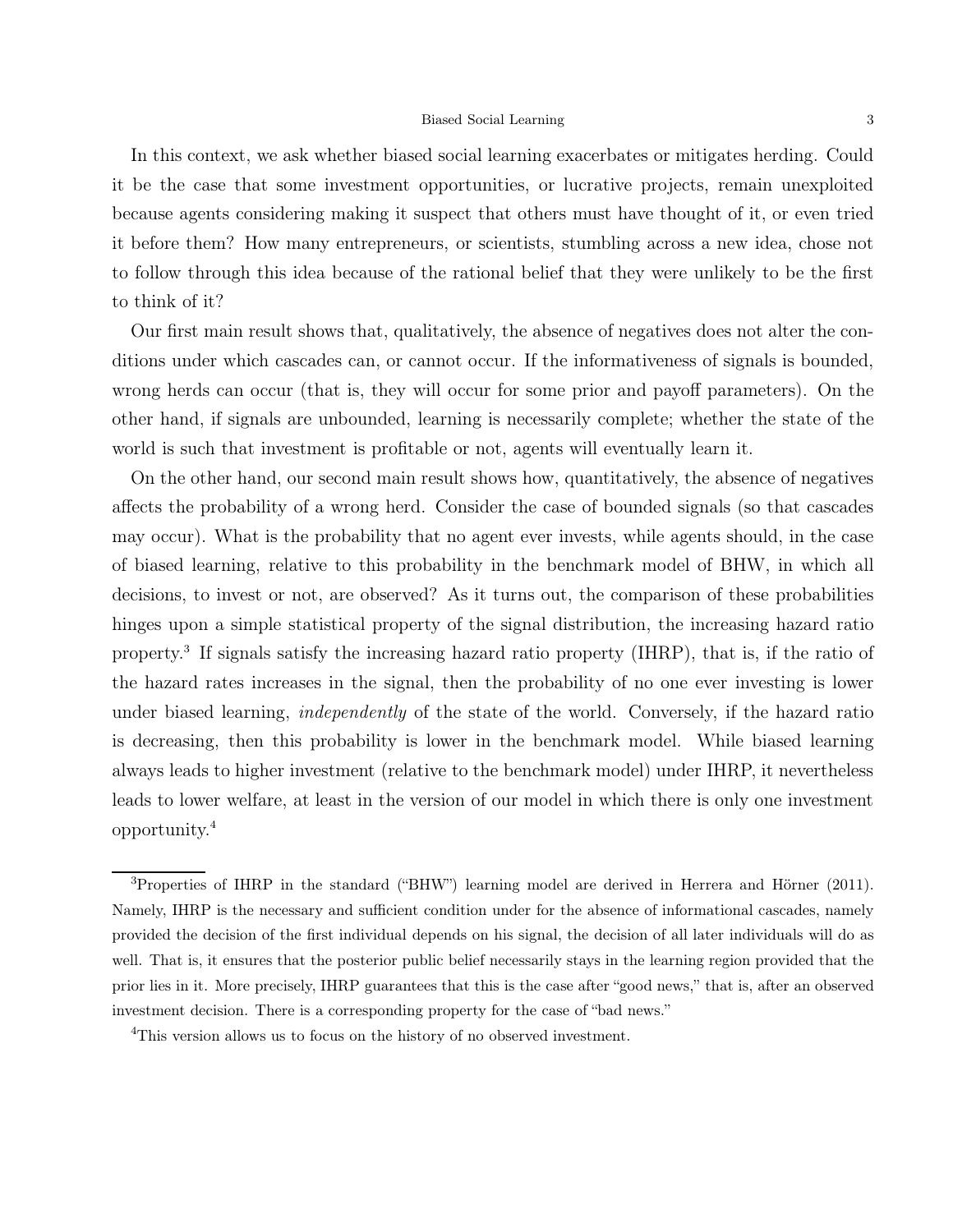The first models of sequential decisions and observational learning by Banerjee [1] and Bickchandani, Hirshleifer and Welch [2], and their subsequent generalization by Smith and Sørensen [15] all assume that all actions are observed by later individuals. Namely, agents could observe the precise sequence of decisions made by all the predecessors. Later work, notably Çelen and Kariv [4], Callander and Hörner [3] and Smith and Sørensen [14] relaxes this assumption and considers the case in which either a subsample of the sequence, or a statistic thereof is observable. As these authors show, the asymptotic properties of social learning may radically change. For instance, Çelen and Kariv [4] show that, when agents only observe the action of their immediate predecessor, beliefs do not converge. Therefore, complete learning never occurs, as beliefs and actions end up cycling. Hence, limiting the information available to agents may alter the qualitative properties of learning in general, although it turns out not to do so in the case of biased learning. Callander and Hörner [3] show that if agents can only observe the fraction of agents having taken each action, rather than the entire sequence, then it might be optimal to take the action that was adopted by the minority of predecessors. A similar observational assumption is made in Hendricks, Sorensen and Wiseman [9].

Guarino, Harmgart and Huck [8] also analyze a framework in which one of the two actions is not observable, assuming simpler and more essential public information: the only public state variable is the aggregate number of people that took the observable action. Interestingly, they obtain that only cascades on the observable action can occur, never on the non observable action.

Chari and Kehoe [6] develop an observational learning model with a similar investment bias, in the sense that more information is revealed after observing an investment than after observing a decision not to investment. Each investment amount is an observable continuous variable, so the investor's private signal can be fully inferred (when this investment amount is positive). As in usual models, in case of a non-investment is observed then only a truncation on the investor's private signal can be inferred. In a sense, their model adds information in a biased fashion to the standard model (investment decisions become more informative), while we suppress information in a biased fashion, by assuming that decisions not to invest are not observable.

Our model is also related to models of endogenous timing such as the elegant paper of Chamley and Gale [5]. In their model as in ours, whether an agent has an opportunity to invest or not is a random variable. In their model, there is a finite number of agents who are all present from the start, and may choose to wait before investing, if they wish to. Inefficiently low investment occurs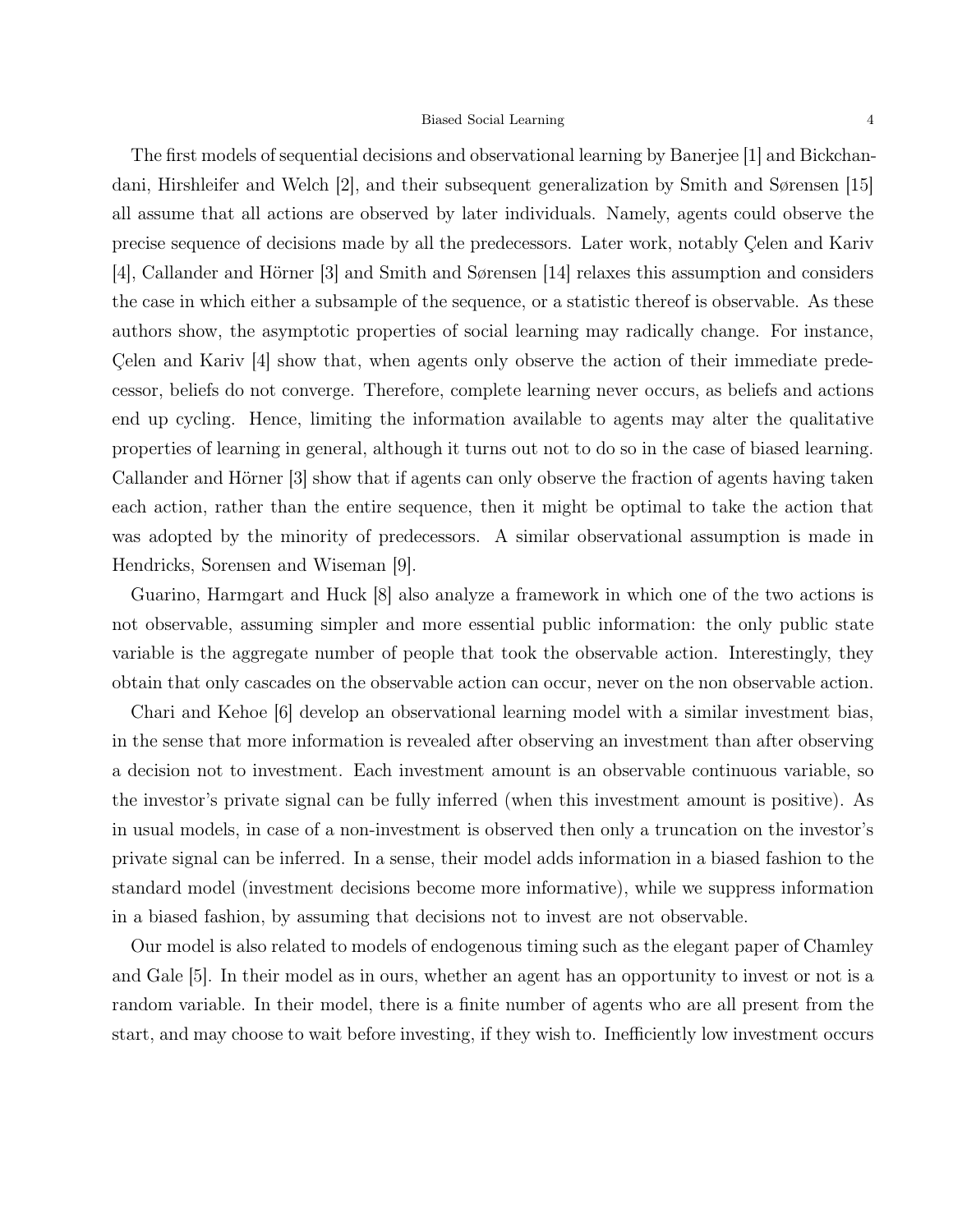because agents might decide to wait, in the hope that others will act first, and thereby reveal valuable information. In our model, agents arrive at random times, and the total number of agents having the opportunity to invest is almost surely countably infinite, so that the collective information of the agents reveals the state. In both their model and ours, agents must be careful in interpreting an observed absence of investment. In Chamley and Gale [5], this absence might also reflect strategic delay, rather than bad news, while in ours, it might simply be because no agent happened to face this choice. As we show, in the version of our model in which the game stops after the first investment opportunity, agents have no incentive to engage in strategic delay.

Section 2 introduces the set-up. Section 3 develops the analysis and parametric examples. The qualitative results are stated in Section 4. Section 5 focuses on the quantitative results regarding the probability that no one ever invests. Most proofs are relegated to an appendix.

## 2. SET-UP

2.1. **Information.** Imagine a situation in which there are two states of the world. The state of the world is denoted  $\theta \in \{0,1\}$ . We refer to state 0 as the bad state, and to state 1 as the good state. The ex ante probability of the good state is denoted

$$
p_0 := \mathbb{P}[\theta = 1] \in (0, 1).
$$

There is a countable infinity of agents (or individuals, or players). Each agent receives a private signal (or type)  $x \in X := [0, 1]$ . Private signals are conditionally independent across agents. The conditional distribution of this signal is identical across agents. Conditional on state  $\theta$ , the distribution (c.d.f) is denoted  $F_{\theta}$ , and assumed twice differentiable on  $(0, 1)$ , with density  $f_{\theta}$  that is strictly positive on  $(0, 1)$ .

Private signals provide valuable information about the state to the agents. The distributions are assumed throughout to satisfy the strict monotone likelihood ratio property (MLRP henceforth), and this assumption will be implicit in all formal statements. That is, defining the likelihood ratio

$$
l\left(x\right) := \frac{f_1\left(x\right)}{f_0\left(x\right)},
$$

on the interval  $(0, 1)$ , we assume that l is strictly increasing. This guarantees that higher values of the signal lead to higher posterior probabilities that the state is good, for all priors. See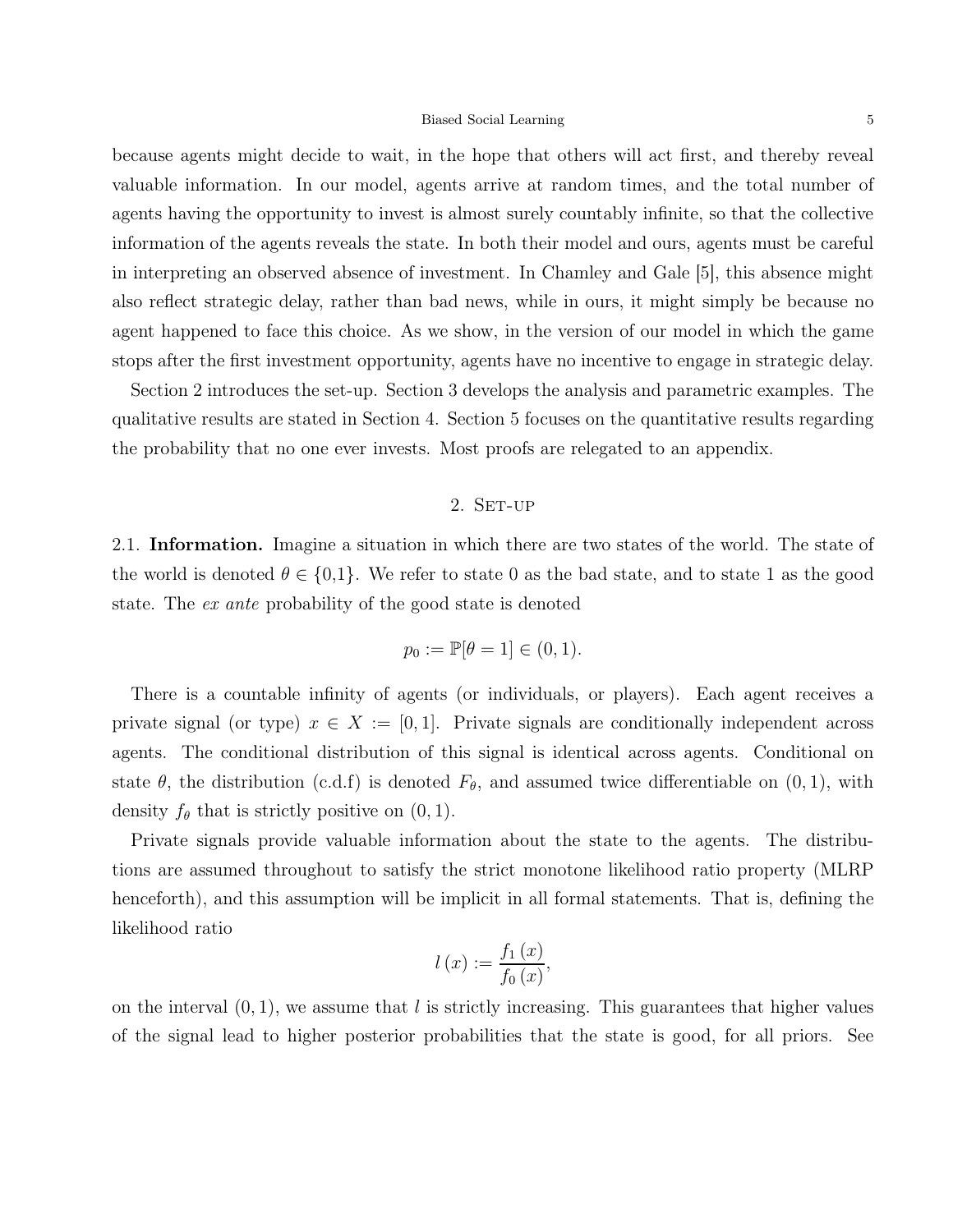Milgrom [11]. In some instances, without loss of generality, we will set  $l(1/2)$  to 1, so that the signal  $x = 1/2$  leaves any given prior probability belief unchanged.

2.2. Actions and Payoffs. Each agent i faces a binary choice. He may either invest or not. The decision to invest is denoted I, while the decision not to is denoted  $N$ . An action, therefore, is an element  $a_i \in \{N, I\}$ . Investing is costly: the action I entails a cost  $c \in (0, 1)$ . The return from investment is random, and depends on the state of the world. We normalize its expectation to 0 in the bad state, and to 1 in the good state. The payoff from not investing is set to 0, so that, under complete information, an agent would invest if and only if the state were good. To summarize, the payoff of an agent is given by

$$
u(N) := 0,
$$
  

$$
u(I) := -c + \begin{cases} 0 & \text{if } \theta = 0, \\ 1 & \text{if } \theta = 1. \end{cases}
$$

Note that it is optimal for an agent to invest if and only if he assigns a probability of at least  $c$ to the good state. Throughout, we refer to this probability as the agent's belief.

2.3. Timing and Histories. We are now ready to describe the extensive-form game. Time is continuous and the horizon is infinite. There is Poisson arrival process defined over dates  $t \in \mathbb{R}_+$ , with associated random point process  $\{T_i\}_{i\geq 0}$ , with  $T_0 := 0$ , and  $T_i \leq T_{i+1}$  for all  $i \geq 0$ . The intensity of the Poisson process,  $\lambda$ , is constant and independent of the state of the world.

The random variable  $T_i$  determines agent i's arrival time. That is, agent i must take an action j at the date of the realization  $t_i$  of  $T_i$ . Because agents cannot delay their decision, any discounting is irrelevant and ignored.

Arrival times are not observed, and neither are decisions not to invest. Private signals are not observed either. Further, agents do not know their index, i.e. agent i does not know that, by definition of his index,  $i - 1$  agents had the opportunity to invest before him.<sup>5</sup> However, decisions to invest are observed (of course, the corresponding arrival time is then inferred). A (complete) history up to date  $t$ , then, specifies the state of the world, the infinite sequence of

<sup>&</sup>lt;sup>5</sup>Their belief about their rank is the improper uniform prior, so that they are a *priori* equally likely to be anywhere in the sequence.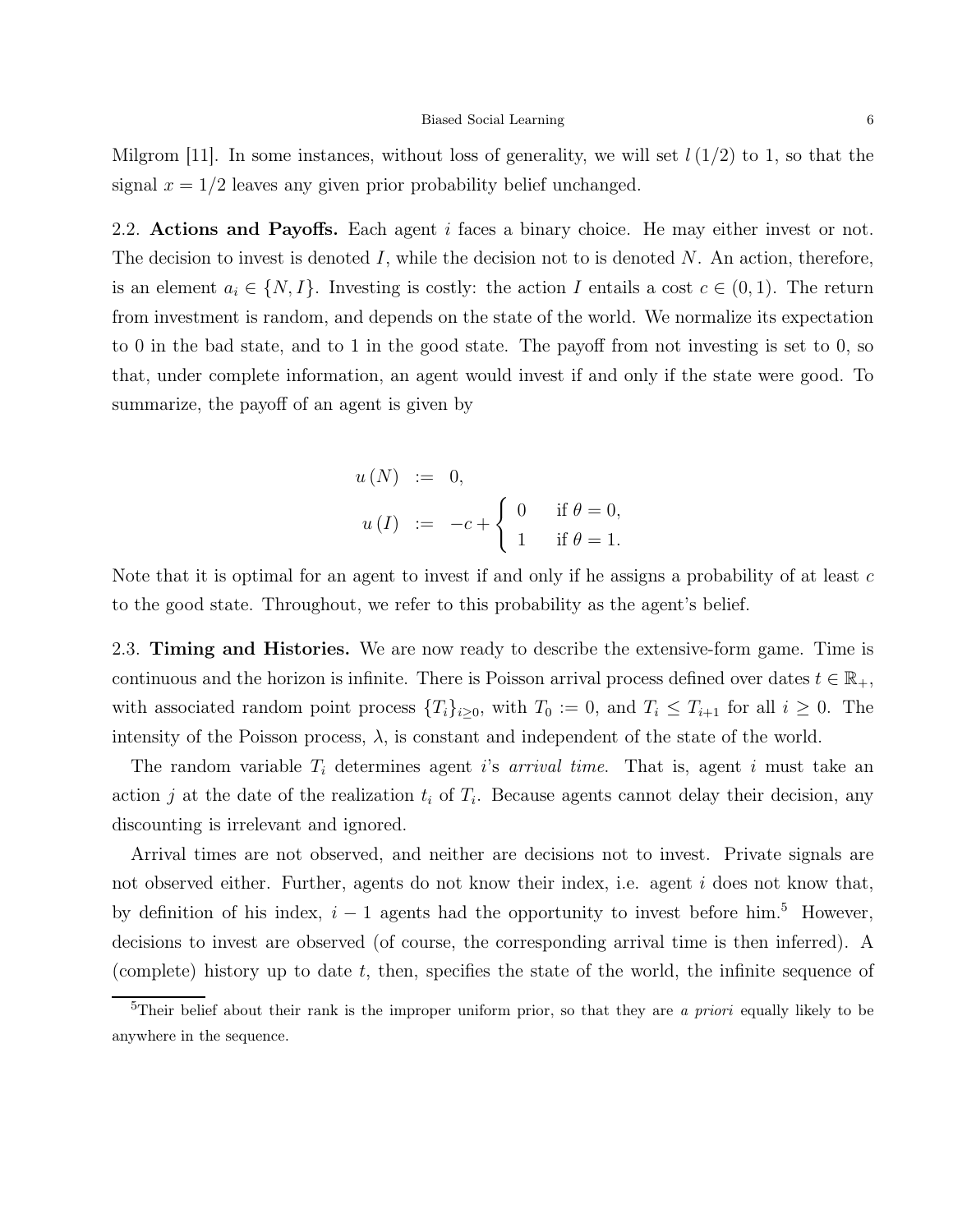private signals of players, the date t and the sequence  $\{(t_i, a_i)\}_i$ , with  $t_i \leq t$ , for all i, of arrival times and actions taken by the corresponding agent. This sequence is (almost surely) finite. Agents, however, only observe a subset of these arrival times. The relevant history, then, is the public history  $h_t := (t, \{(t_i, I)\}_i)$ , which is the subset of the complete history that includes all times at which an agent decided to invest, as well as the current date t. Note that the public history does not include the identity  $i$  of the agents that decided to invest, so that it is not possible to infer from such a history how many agents actually had the opportunity to invest up to time t. Denote the set of public histories up to time t by  $H_t$ , and let  $H := \cup_{t\geq 0} H_t$  denote the set of all histories. Set  $H_0 := (0, \{\emptyset\})$ . A history  $h_t = (t, \{\emptyset\})$  indicates that no investment has taken place up to date t.

2.4. Strategies and Equilibrium. A strategy for agent i specifies, for each possible signal x, arrival time  $t_i$  and public history  $h_t$ ,  $t = t_i$ , an action choice (possibly mixed). That is, a behavior strategy for agent  $i$  is a measurable mapping

$$
\sigma_i: X \times H \to \triangle \{N, I\},\
$$

where  $\Delta\{N, I\}$  denotes the set of lotteries over  $\{N, I\}$ . Since a player only knows his own type, this is a game of incomplete information, and one should therefore specify each player's assessment over the complete history, for each possible  $(x_i, h_t)$ ,  $t = t_i$ . Given that agents cannot delay their decision, and given the payoff specification, it is clear that the only relevant probability that affects their choice is their belief  $p_i$  over the state of the world, given  $(x, h_t)$ . We build this directly in the definition of an equilibrium.

A Perfect Bayesian Equilibrium consists of a strategy profile  $\sigma := {\{\sigma_i\}}_i$  and a profile of beliefs  $p_i: X \times H \to [0, 1]$ , all i, such that (i) each player's strategy is a best-reply at every information set, and (ii) the beliefs  $p_i$  are consistent with Bayes' rule at every information set that is reached with positive probability, given  $\sigma$ .

Note that, given MLRP, the optimal strategy of an agent must be a pure strategy, and more precisely a cut-off strategy. That is, he should invest if and only if his signal is high enough. We focus on symmetric equilibria. This implies that an equilibrium will be uniquely determined by a measurable function  $x_t$  that specifies the cut-off type above which an agent i invests at time t. Along with the prior belief  $p_0$ , this determines, in particular, the *public belief*  $p_t := \mathbb{P}[\theta = 1 | h_t]$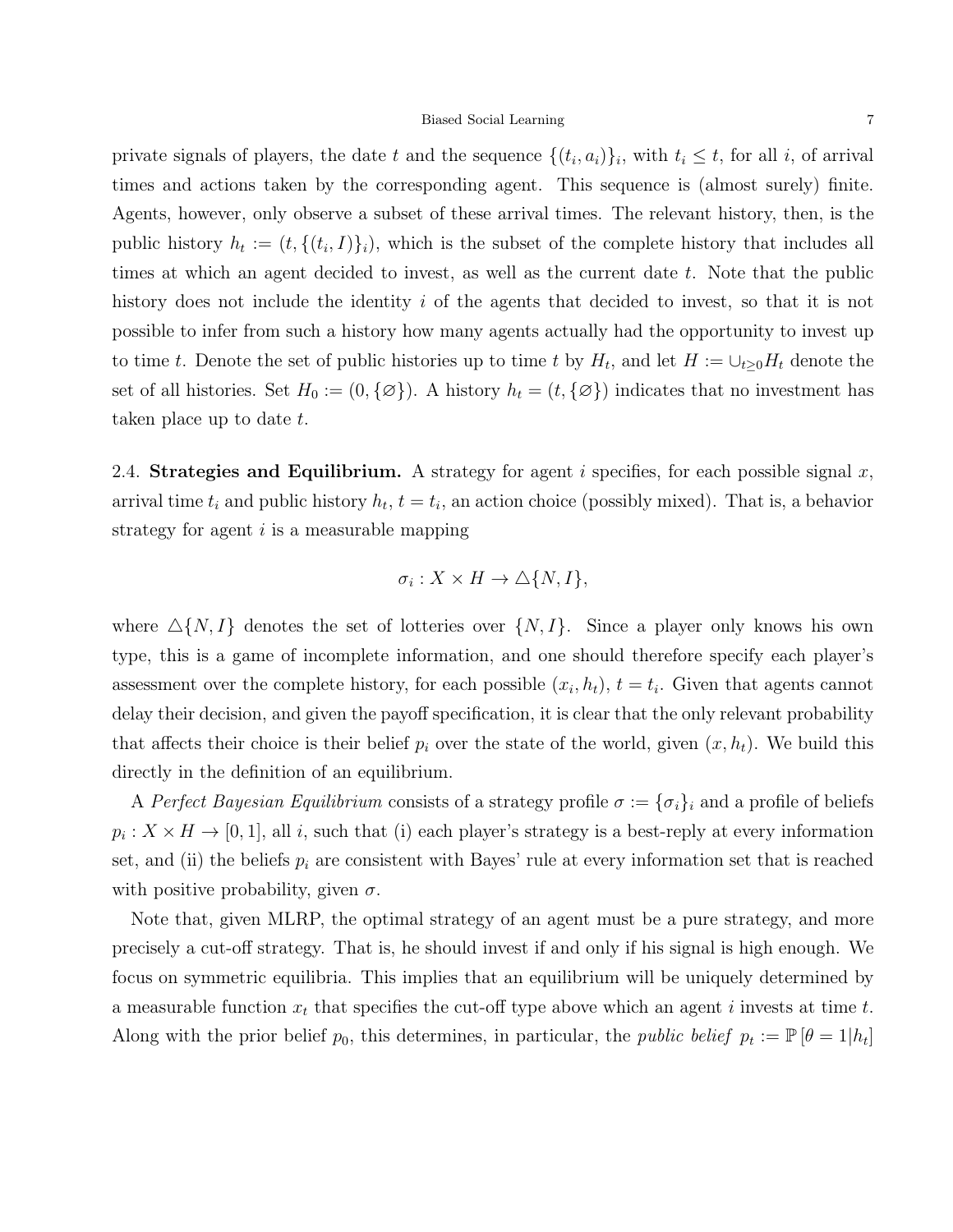(henceforth, belief) about the state given the observed history  $h_t$ . Note also that  $p_t$  is a summary statistic for  $h_t$ . In the sequel, it we shall also use the likelihood ratio of  $p_t$ , denoted  $L_t$ , and defined by

$$
L_t := \frac{p_t}{1 - p_t} = \frac{\mathbb{P}\left[\theta = 1 | h_t\right]}{\mathbb{P}\left[\theta = 0 | h_t\right]}.
$$

Because  $L$  is strictly increasing in  $p$ , we shall sometimes, with an abuse of terminology, refer to this ratio as the public belief as well.<sup>6</sup>

## 3. Analysis

3.1. Threshold Signal and Public Belief. As mentioned, an equilibrium can be summarized by two functions of the public history  $h_t$ : the belief  $p_t$  that the state is good, and the cut-off  $x_t$ such that an agent invests at date  $t$  if and only if his signal exceeds  $x_t$ .

Bayes' rule provides one relationship between  $x_t$  and the belief  $p_t$ . Namely,  $p_t$  determines  $x_t$ since, given  $p_t$ , an agent of type  $x_t$  must be indifferent between investing or not, at least when  $x_t$  is in  $(0, 1)$ :<sup>7</sup>

$$
x_t := x
$$
 solves  $\mathbb{E}[\theta|x, h_t] = \mathbb{P}[\theta = 1|x, h_t] = c$ .

Using Bayes' rule, this means that the threshold  $x_t$  solves

$$
\frac{f_1(x) p_t}{f_1(x) p_t + f_0(x) (1 - p_t)} = c.
$$

Using the likelihood ratio, the relationship between the threshold x and the public belief  $L$  takes the simple product form, for any given  $c$ ,

$$
l(x) = \frac{c}{1-c},
$$

which highlights the inverse relationship between the public belief and the signal cut-off: if agents are more optimistic, that is, if the public belief L is higher, a lower threshold signal x is required for an investment opportunity to be deemed profitable.

There is a second relationship between  $x_t$  and  $p_t$ . Namely, the threshold  $x_t$  determines the evolution of the belief  $p_t$ , along with the initial value  $p_0$ . The evolution of  $p_t$  over some small

<sup>6</sup>Here and in what follows we omit the time subscripts when the relation holds in general.

<sup>&</sup>lt;sup>7</sup>If, given  $p_t$ , it is optimal to invest independently of the signal, set  $x_t$  equal to 0. Similarly, set it to 1 if it is always optimal not to invest.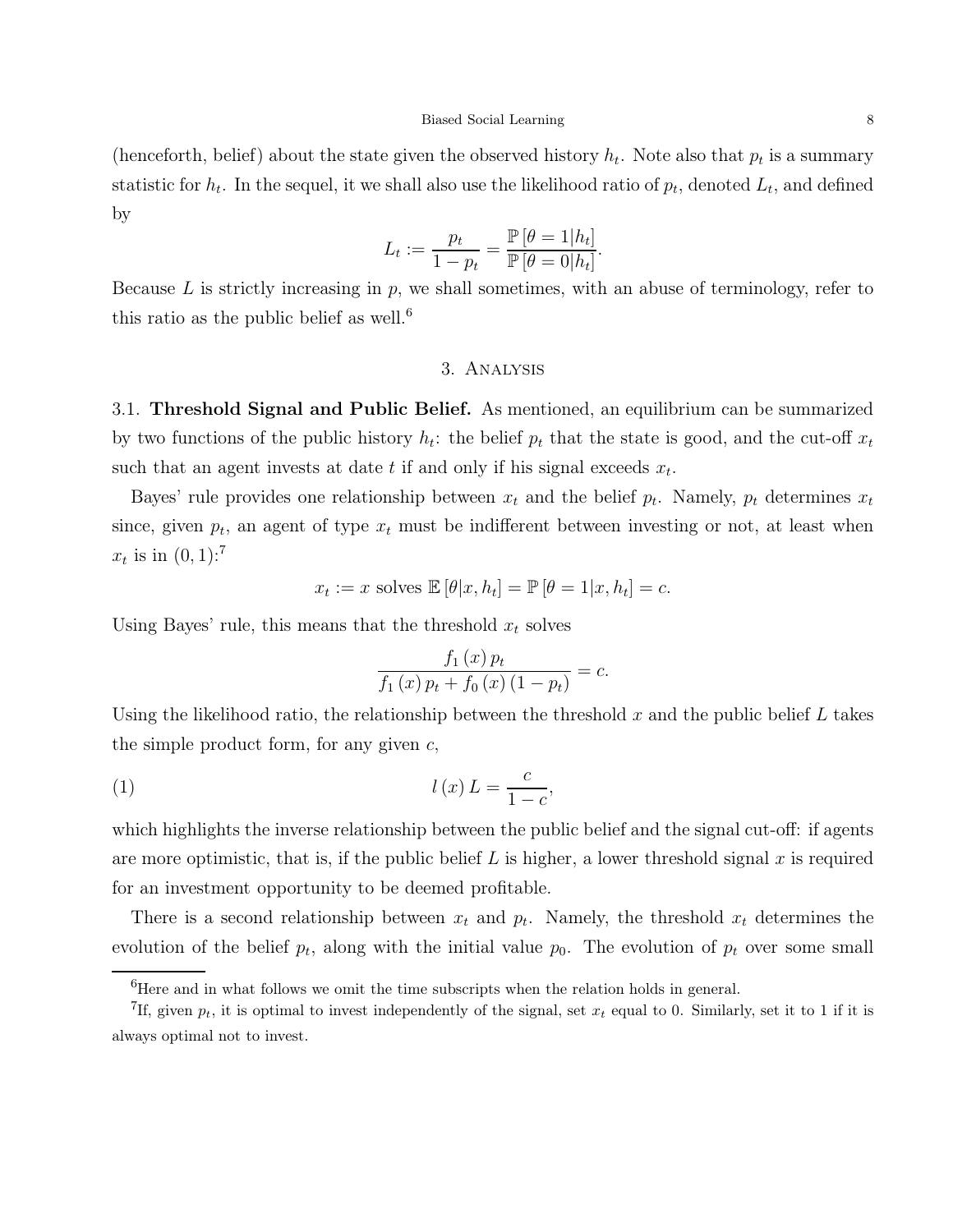interval of time  $(t, t + dt]$ ,  $dt > 0$ , depends on whether an investment occurs or not during that interval. Accordingly, we divide the analysis into two cases.

3.2. Evolution without Investment. Consider first the case in which there has been no investment up to time t. Note that, in this case,  $p_t$  is a continuous function, because the distribution over arrival times is continuous. It follows that  $x_t$  is continuous as well. Let

$$
G_{\theta,t} := \mathbb{P}\left[h_t = (t, \{\varnothing\})|\theta\right]
$$

be the probability of this event, conditional on state  $\theta$ . Since investments arrive at rate  $\lambda F_{\theta}(x_t)$ , this probability is given by

$$
G_{\theta,t} = e^{-\lambda \int_0^t (1 - F_{\theta}(x_s))ds}.
$$

To see this, note that, from time t to time  $t + dt$ , this probability evolves as follows (neglecting terms of order  $dt^2$  or higher):

$$
G_{\theta,t+dt} = G_{\theta,t} \cdot (F_{\theta}(x_t) \cdot \lambda dt + 1 \cdot (1 - \lambda dt)).
$$

Indeed, the probability that no one invests up to time  $t+dt$  is the probability that no one invests up to time t, multiplied by the probability that no one invests in the time interval  $(t, t+dt]$ . This latter probability is the sum of two terms. With probability  $1 - \lambda dt$ , no agent arrives during this time interval. With probability  $F_{\theta}(x_t) \cdot \lambda dt$ , some agent arrives in the time interval, but his signal is below the threshold. Because  $x_t$  is continuous, it follows that  $G_{\theta,t}$  is differentiable and solves

$$
\frac{G_{\theta,t}'}{G_{\theta,t}} = -\lambda \left(1 - F_{\theta}\left(x_{t}\right)\right),\,
$$

along with  $G_{\theta,0} = 1$ . This integrates out to the formula above.

After a no-investment history  $h_t = (t, \{\varnothing\})$ , the public belief evolves according to

$$
p_t = \mathbb{P}[\theta = 1|h_t] = \frac{\mathbb{P}[h_t|\theta = 1] \cdot \mathbb{P}[\theta = 1]}{\mathbb{P}[h_t]} = \frac{G_{1,t}p_0}{\mathbb{P}[h_t]}.
$$

Since  $G_{1,t}$  is a function of  $(x_s)_{s\leq t}$ , this provides a second relationship between the belief  $p_t$  and the threshold  $x_t$ .

We now combine the two relationships. As pointed out, the threshold  $x_t$  solves

$$
\frac{f_1(x) p_t}{f_1(x) p_t + f_0(x) (1 - p_t)} = \frac{f_1(x) G_{1,t} p_0}{f_1(x) G_{1,t} p_0 + f_0(x) G_{0,t} (1 - p_0)} = c.
$$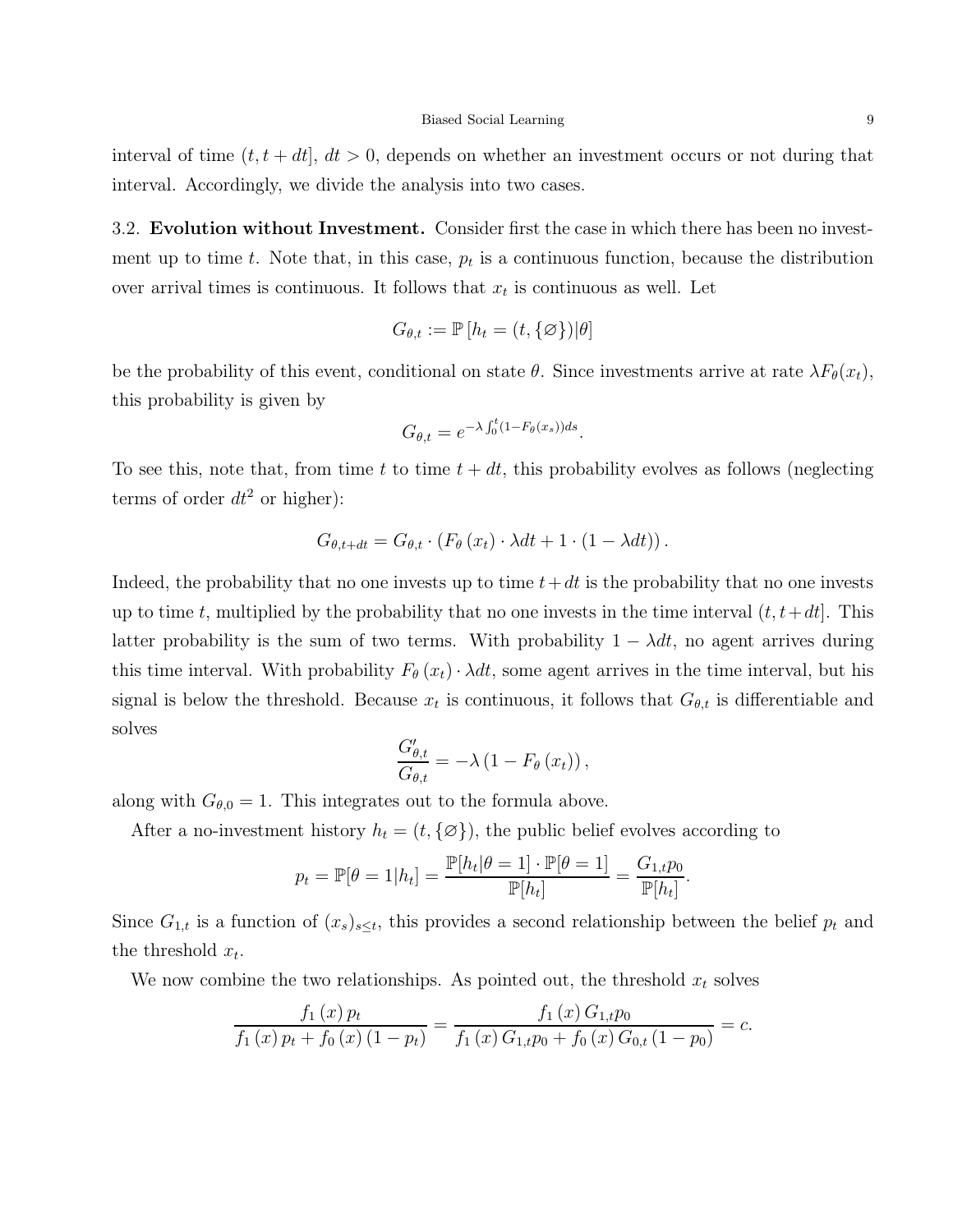Using the formula for  $G_{\theta,t}$ , and setting

$$
\gamma := \frac{1 - p_0}{p_0} \frac{c}{1 - c},
$$

it follows that  $x_t$  solves

(2) 
$$
l(x_t) = \gamma \frac{G_{0,t}}{G_{1,t}} = \gamma e^{\lambda \int_0^t (F_0(x_s) - F_1(x_s))ds}.
$$

Since the right-hand side is differentiable in t, and l is differentiable, the function  $x_t$  must be differentiable as well. By the implicit function theorem, the function  $x_t$  solves

$$
\frac{l'(x_t) x'_t}{l(x_t)} = \lambda (F_0(x_t) - F_1(x_t)),
$$

with initial condition  $x_0 = l^{-1}(\gamma)$ . Integrating, we obtain the following implicit characterization of the threshold  $x_t$ :

$$
t = g(x_t) := \frac{1}{\lambda} \int_{x_0}^{x_t} \frac{l'(x)}{l(x)} (F_0(x) - F_1(x))^{-1} dx.
$$

While the right-hand side admits no closed-form solution in general, we shall provide a few examples in which we can solve for  $x_t$  explicitly. Note that this also gives us a characterization of  $p_t$ , or equivalently,  $L_t$ , since

$$
L_t = \frac{c}{1 - c} \frac{1}{l(x_t)}.
$$

While we have focused so far on the history in which there is no investment at all, observe that the same analysis applies to the evolution of the belief for arbitrary histories, over any interval of time over which no investment takes place, provided the initial condition is accordingly modified. If s is the last date at which an investment is observed, and the belief immediately after this investment is  $p_s$ , we simply replace  $p_0$  by  $p_s$  in the definition of  $\gamma$ .

Finally, observe that a simple change of variables yields

$$
\int_0^t (1 - F_\theta(x_s)) ds = \int_{x_0}^{x_t} (1 - F_\theta(x)) g'(x) dx = \frac{1}{\lambda} \int_{x_0}^{x_t} \frac{l'(x) (1 - F_\theta(x))}{l(x) (F_0(x) - F_1(x))} dx.
$$

This gives us the following formula for the probability of no investment in state  $\theta$ , namely

$$
G_{\theta,t} = e^{-\int_{x_0}^{x_t} \frac{l'(x)(1 - F_{\theta}(x))}{l(x)(F_0(x) - F_1(x))} dx}.
$$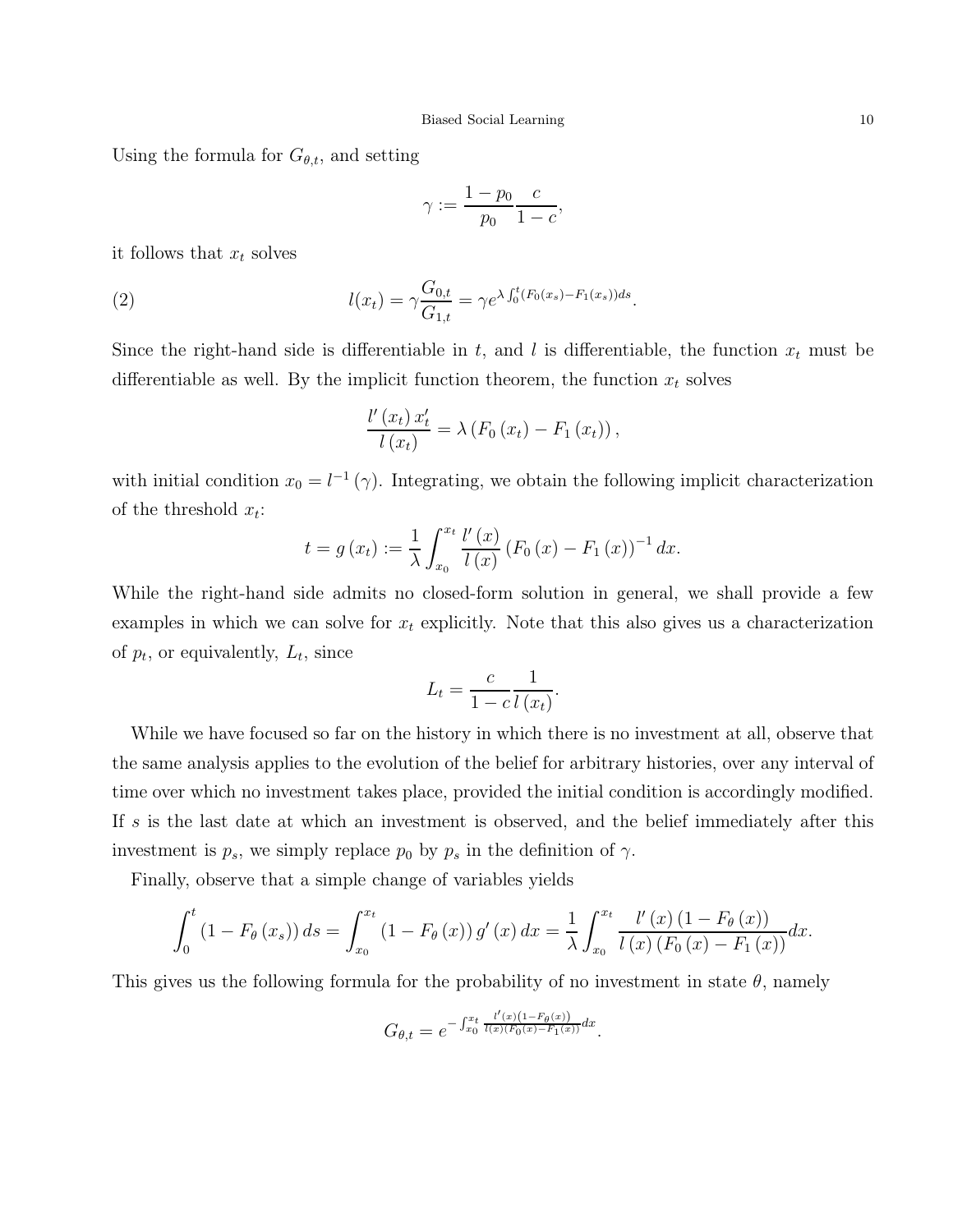3.3. Evolution after an Investment. If an investment occurs at date  $t$ , the evolution of the belief is discontinuous at date  $t$ . The belief  $p_t$  jumps up, since agents become suddenly more optimistic (by MLRP). Simultaneously, the threshold  $x_t$  jumps down. More precisely, let  $(L_t, x_t)$ denote the belief and threshold immediately before the investment, and  $(L_t^+, x_t^+)$  these values immediately after the investment. By Bayes' rule, the public belief jumps up to

$$
L_t^+ = \frac{1 - F_1(x_t)}{1 - F_0(x_t)} L_t > L_t.
$$

Therefore, the threshold  $x_t$  jumps down to the solution to

$$
l\left(x_t^+\right)L_t^+ = \frac{c}{1-c}.
$$

Taken together, the formulas derived in the last two subsections allow us to solve recursively for the threshold  $x_t$  after any arbitrary history  $h_t$ .

3.4. Examples. We provide here a pair of parametric examples. Consider first the case in which the distributions are given by, for all  $x \in [0, 1]$ ,

$$
F_1(x) = \frac{e^{ax} - 1}{e^a - 1}
$$
, and  $F_0(x) = \frac{e^a - e^{a(1-x)}}{e^a - 1}$ ,

for some  $a > 0$ . Note that the range of the likelihood ratio is  $l(x) \in [e^{-a}, e^a]$ . The parameter a is a measure of the informativeness of the private signals, as a larger a implies a larger range of possible likelihood ratio values.

For the initial condition  $\gamma = 1$  (which obtains, for instance, for  $p_0 = 1/2$  and  $c = 1/2$ ), the evolution of the belief and of the threshold up to the first investment are given by

$$
x_{t} = \frac{1}{a} \ln \left( \frac{e^{\frac{\lambda t + a}{2}} + 1}{e^{\frac{\lambda t - a}{2}} + 1} \right), \qquad p_{t} = \frac{e^{a}}{e^{a} + \left( \frac{e^{\frac{\lambda t + a}{2}} + 1}{e^{\frac{\lambda t - a}{2}} + 1} \right)^{2}}.
$$

The details are in the appendix. As discussed, if an investment takes place at some date, both the public belief and the threshold jump. The evolution of the cut-off and the public belief is shown below for the case in which  $\lambda = a = 1$ , and an investment takes place at date  $t = 5$ .

The ex ante probability of no investment ever in the good state is given by

$$
G_{1,t} = \left(\frac{e^{-\frac{a}{2}} + e^{-\frac{\lambda t}{2}}}{e^{-\frac{a}{2}} + 1}\right)^2.
$$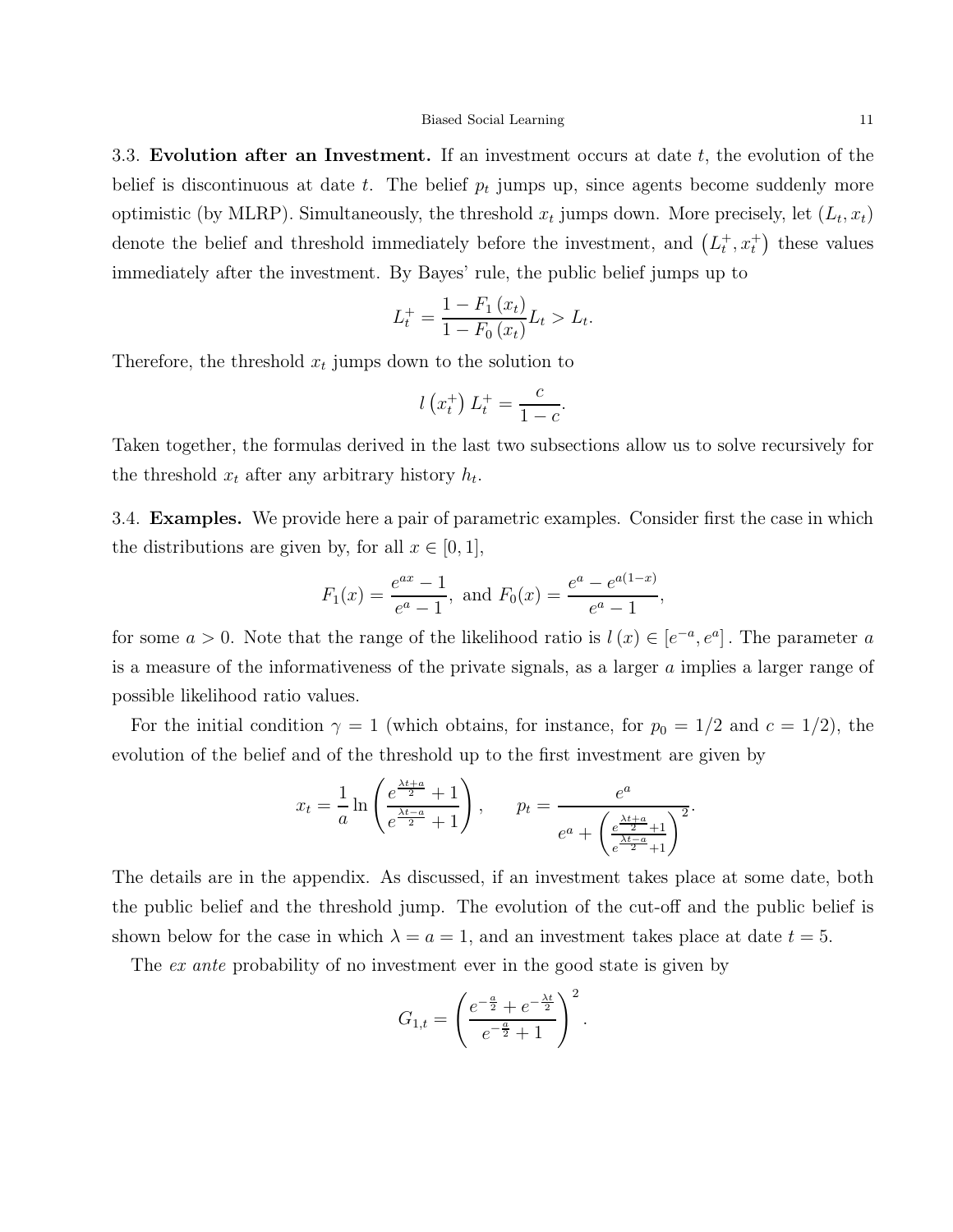Since the limit of this probability as  $t \to \infty$  is bounded away from zero, there is a positive probability that no one ever invests, although the state is good. This probability decreases as the informativeness of the signals a increases.



FIGURE 1. Cut-off (left) and belief (right) over time with an investment at  $t = 5$ .

As a second example, take the power distributions given by, for all  $x \in [0, 1]$ ,

$$
F_1 = x^2, \quad F_0 = 1 - (1 - x)^2.
$$

The probability that no one ever invests while the state is good is given by

$$
G_{1,t} = \frac{1 - x_t}{x_t} e^{\frac{1}{2x_t} - 1},
$$

which tends to 0 as  $t \to \infty$ , because, along such a history, the cut-off  $x_t$  tends to one. Here as well, details can be found in the appendix. This means that, in this example, almost surely, investments will eventually take place when the state is good. Since this is true for the first investment, it is also true for later investments, so that the total number of investments is unbounded.

As is easy to check, the likelihood ratio of the signal distribution is a bounded function in the first example, while it is not in the second. We shall prove in the next section that this distinction explains the different asymptotic properties of these two examples.

## 4. Asymptotic Properties

Although the learning process is biased, its asymptotic properties are the same as in traditional models of social learning. As is standard, we define private signals to be unbounded if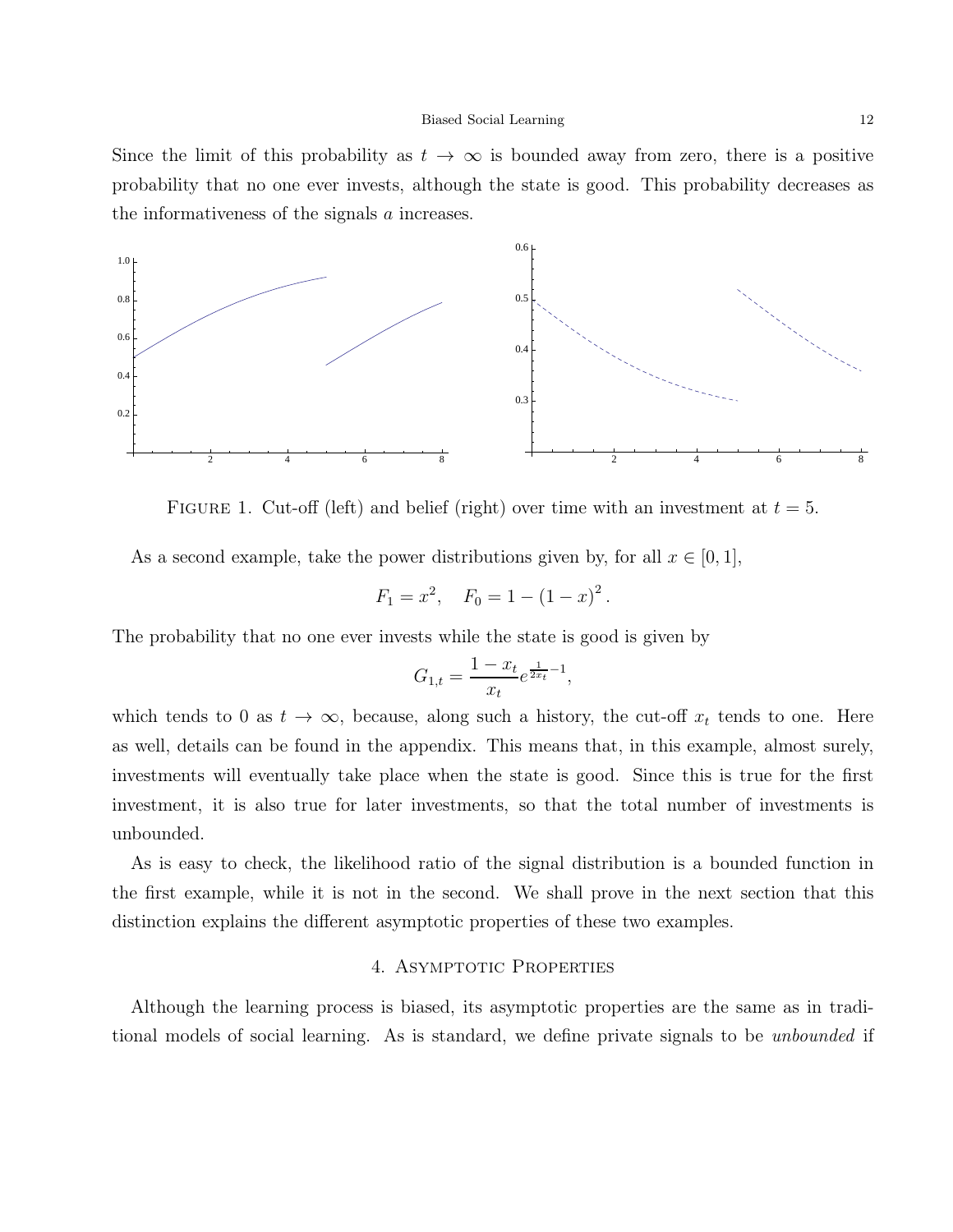$\lim_{x\to 0} l(x) = 0$  and  $\lim_{x\to 1} l(x) = \infty$ . This means that extreme signals are arbitrarily informative. Signals are bounded if the first limit is strictly positive, and the second is finite. Note that this does not partition the set of all distributions (for instance, it could be that  $f_1(0)$  is equal to zero, but  $f_0(1)$  is not).

From equation (1), it follows that an agent with the highest possible private signal, signal  $x = 1$ , will be indifferent between investing or not (if ever) if  $l(1)L_t = c/(1-c)$ , where  $L_t$  is the likelihood ratio of the public belief resulting from the public history up to date t. Let  $\underline{L}$  denote the highest likelihood ratio for which, given that the public history leads to this likelihood ratio, it is optimal for such an agent not to invest (with the convention that  $\underline{L} = 0$  if he always does). It follows that, if the signals are unbounded,  $L = 0$ , while with bounded signals,

$$
\underline{L} := \frac{c}{1 - c} \frac{1}{l(1)} < \frac{c}{1 - c}.
$$

Similarly, define  $\overline{L}$  to be the lowest likelihood ratio for which an agent with the lowest possible signal, signal  $x = 0$ , finds it optimal to invest. With unbounded signals,  $\overline{L} = +\infty$ , while with bounded signals,

$$
\overline{L} := \frac{c}{1 - c} \frac{1}{l\left(0\right)} > \frac{c}{1 - c}.
$$

In terms of beliefs, this means that, defining

$$
\underline{p} := \frac{\underline{L}}{1 + \underline{L}}, \text{ and } \overline{p} := \frac{L}{1 + \overline{L}},
$$

the probabilities  $\underline{p}, \overline{p}$  are in  $(0, 1)$  if signals are bounded, while if signals are unbounded we have  $p = 0$  and  $\bar{p} = 1$ . If signals are unbounded, then, independently of the history up to t, an agent arriving at date  $t$  will follow his signal if this signal is extreme enough. While it is not hard to see how this implies complete learning if the state is good, this is only slightly subtler if the state is bad: although later agents do not observe the informative actions of the agents with sufficiently low signals, they will infer as much from their absence over the long-run. We see here the key role of two assumptions: the arrival rate is common knowledge (so that the absence of negatives can be correctly interpreted), and there is only one action that is hidden (so that agents can infer it from its absence). When signals are bounded, cascades can happen, just as in the traditional model, and for the same reason: histories leading to beliefs above  $\bar{p}$ , or below p have positive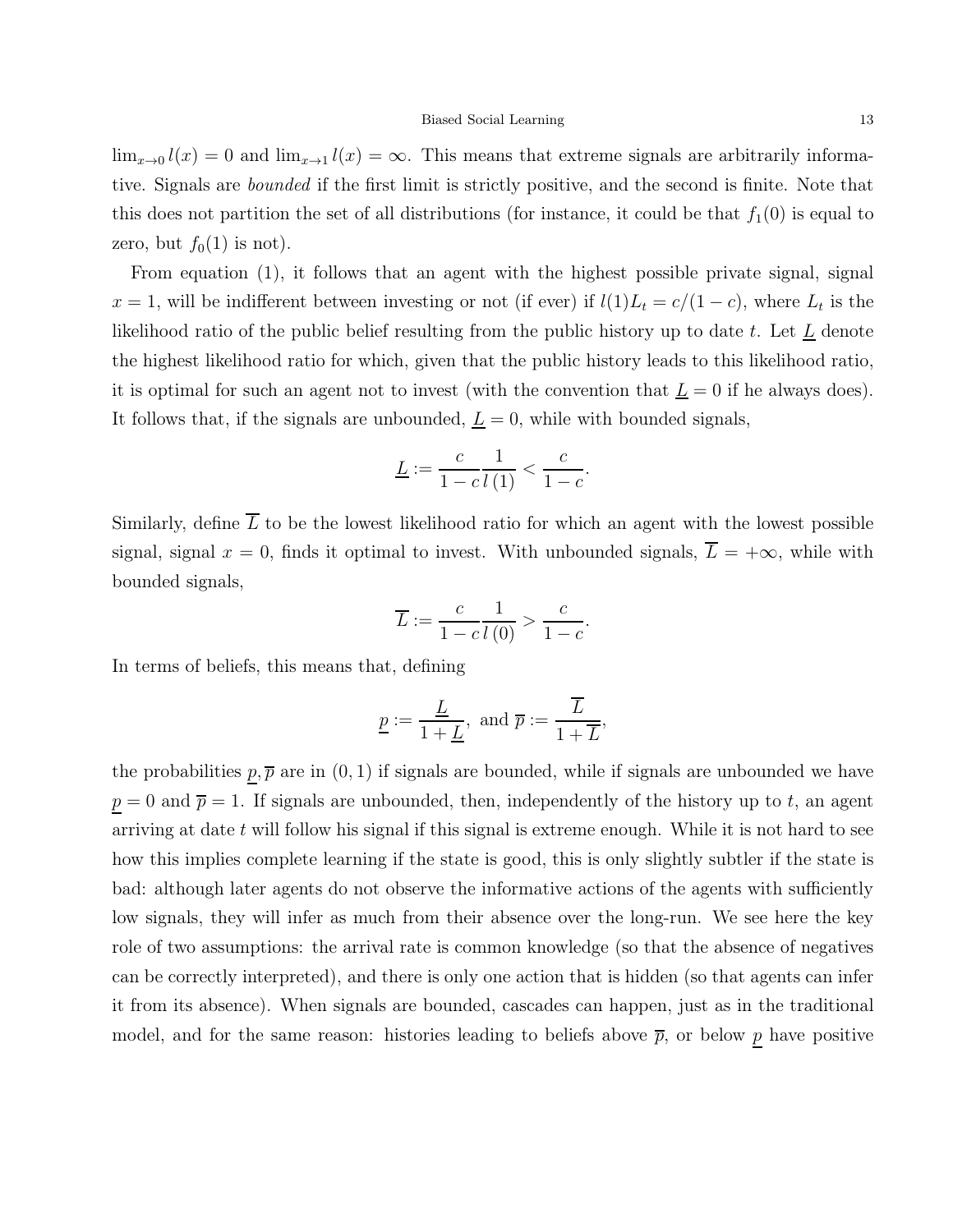probability under either state. In both cases, eventually, almost all agents take the same action. This discussion is summarized in the following set of results.

Proposition 1. Beliefs converge a.s., with limit:

$$
p_{\infty} := \lim_{t} p_t \in [0, \underline{p}] \cup [\overline{p}, 1].
$$

The threshold signal  $x_t$  converges a.s. to

$$
\lim_{t} x_t = x_{\infty} \in \{0, 1\}.
$$

*Proof.* See Appendix.  $\Box$ 

This does not yet say that beliefs converge to the correct value if signals are unbounded, but simply that they converge to either 0 or 1. Turning to investments, we have the following.

**Proposition 2.** If signals are unbounded, the probability that there is no investment ever in the good state is zero. It is positive if they are bounded.

*Proof.* See Appendix.  $\Box$ 

With unbounded signals if the number of investments is finite, then, after the last investment, the public belief would decrease to the lower bound  $p = 0$ . On the other hand, if there was an infinite number of investments, the belief could not converge to the lower bound  $p = 0$ , because, after each investment, the public belief must exceed:  $p_t \geq c$ . Hence, in that case, beliefs must converge to the upper bound  $\bar{p} = 1$ . This is summed up in the following lemma.

Lemma 3. With unbounded signals, the total number of investments is finite (resp., infinite) if and only if the belief converges to the lower bound  $\underline{p} = 0$  (upper bound  $\overline{p} = 1$ ).

As expected, complete learning occurs if and only if signals are unbounded.

**Proposition 4.** The belief converges to the correct value almost surely if and only if signals are unbounded.

*Proof.* See Appendix.  $\Box$ 

Together with Proposition 1, this means that, if signals are unbounded, the number of investments is a.s. infinite in the good state, and finite in the bad state.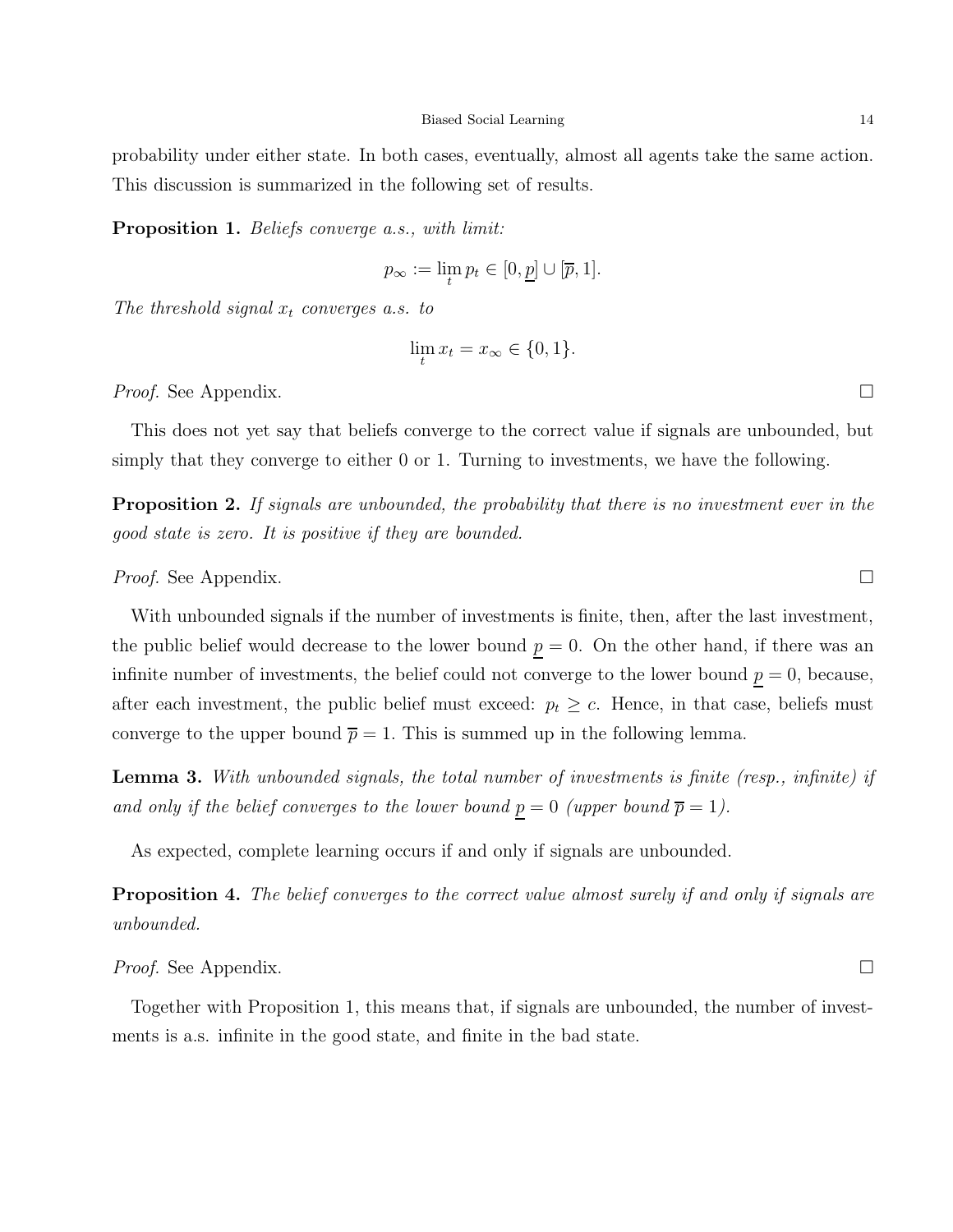### 5. One-Investment Game

In both the traditional, BHW model, and in this model, learning is complete when signals are unbounded. Therefore, we turn our attention to the case of bounded signals. To compare the likelihood of cascades under biased learning, relative to traditional learning, one should compare, in particular, the probability that there is a total of exactly k investments over the infinite horizon under both scenarios, for all integers  $k$ . We start with a simpler comparison, by focusing on the probability that at least one investment is ever made. We may, and will interpret this as a game in which there is a single investment opportunity; obviously, this interpretation does not affect the agents' behavior, since agents cannot choose the timing of their decision. In fact, assuming that agents cannot wait before taking their action is not restrictive. If other agents do not delay either, an agent cannot gain by waiting: either nothing happens, or the game ends. This result does not require agents to discount future payoffs. More formally,

**Proposition 5.** If all other agents follow the cut-off strategy  $x_t$  described in Section 3, delaying investment is not optimal, for any discount rate. $8$ 

## *Proof.* See Appendix.  $\Box$

Observe that this version of the game admits independent economic interpretations, in which the winner takes all. It is of no use to discover a product that has been already patented, or to prove a result that has been already published.

5.1. The BHW Model. The BHW model differs from ours in two respects: all actions are observed, and arrivals are not random. But given that actions are observed, whether arrivals are random or not is irrelevant to the decisions of the agents, and we might, for concreteness, keep on viewing arrivals as random. The public history up to date  $t$  is summarized by the sequence of individuals who arrived up this to date, and what their decisions where. Because we are assuming here that a single investment ends the game, this further reduces to the number  $n$  of agents who arrived and chose not to invest. Between each arrival, the threshold that characterizes the optimal strategy is now constant. Let  $x_k$  denote this cut-off when there have been k decisions not to invest so far.

<sup>&</sup>lt;sup>8</sup>While it seems plausible that acting immediately is also the unique equilibrium strategy in this game, addressing this question would require defining the continuous-time game which is beyond the scope of this paper.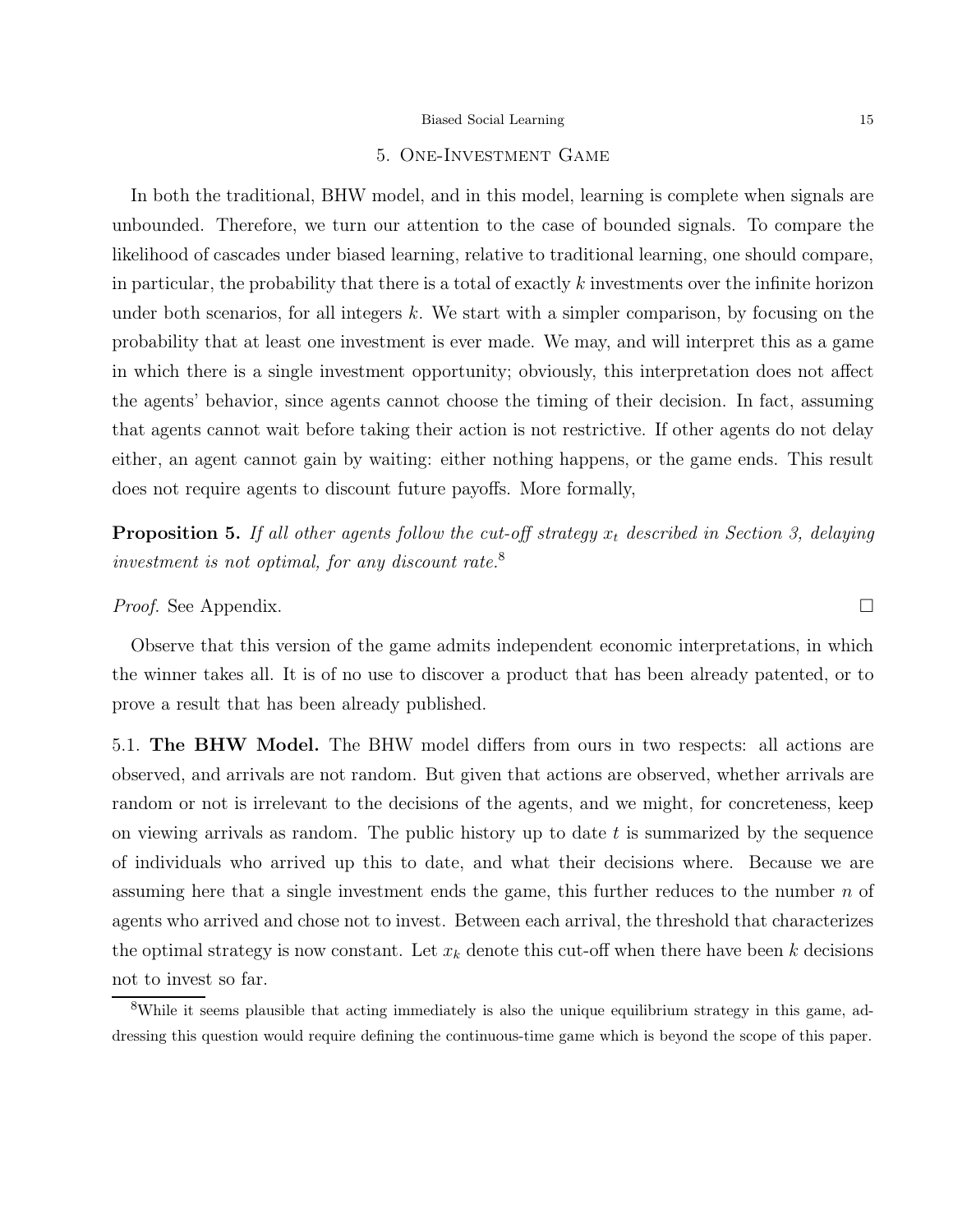Therefore, the probability that no agent invests, among the first  $n$  agents, conditional on the state  $\theta$ , is given by

$$
B_{\theta,n} := \prod_{k=0}^{n-1} F_{\theta}(x_k).
$$

The thresholds  $x_k$  can then be solved recursively. Clearly,  $x_0 = l^{-1}(\gamma)$ , and, from Bayes' rule,  $x_n, n \geq 1$ , solves

$$
l\left(x_n\right)\frac{B_{1,n}}{B_{0,n}} = \gamma,
$$

since the right-hand side is the likelihood ratio of an agent with private signal  $x_n$ , given the public history. Thus, the thresholds solve the first-order difference equation

$$
l(x_{n+1}) = \frac{F_0(x_n)}{F_1(x_n)} l(x_n).
$$

Our objective is then to compare the limit of this probability,

$$
B_{\theta,\infty} := \prod_{k=0}^{\infty} F_{\theta}(x_k),
$$

with the analogous probability under biased learning derived in subsection (3.2), namely,

$$
G_{\theta,\infty} := e^{-\int_{x_0}^1 \frac{1-F_{\theta}(x)}{F_0(x)-F_1(x)} \frac{l'(x)}{l(x)} dx}.
$$

While those two expressions bear little in common, we shall see that the comparison hinges upon a simple statistical property, the increasing hazard ratio property (IHRP), defined as follows. The hazard ratio at the signal x is the ratio of the hazard rates conditional on the good and the bad state, that is,

$$
H(x) := \frac{1 - F_0(x)}{1 - F_1(x)} l(x).
$$

The (strict) increasing hazard ratio property (IHRP) holds if this mapping is strictly increasing (see Herrera and Hörner (2011) for properties of IHRP in the standard herding model).

5.2. The Result. We are finally ready to compare the probabilities of no investment ever in both models, conditional on a given state. One might suspect that this comparison depends on the state, but it turns out that this is not the case, because the ratio of these conditional probabilities is the same in both models, as the next lemma establishes.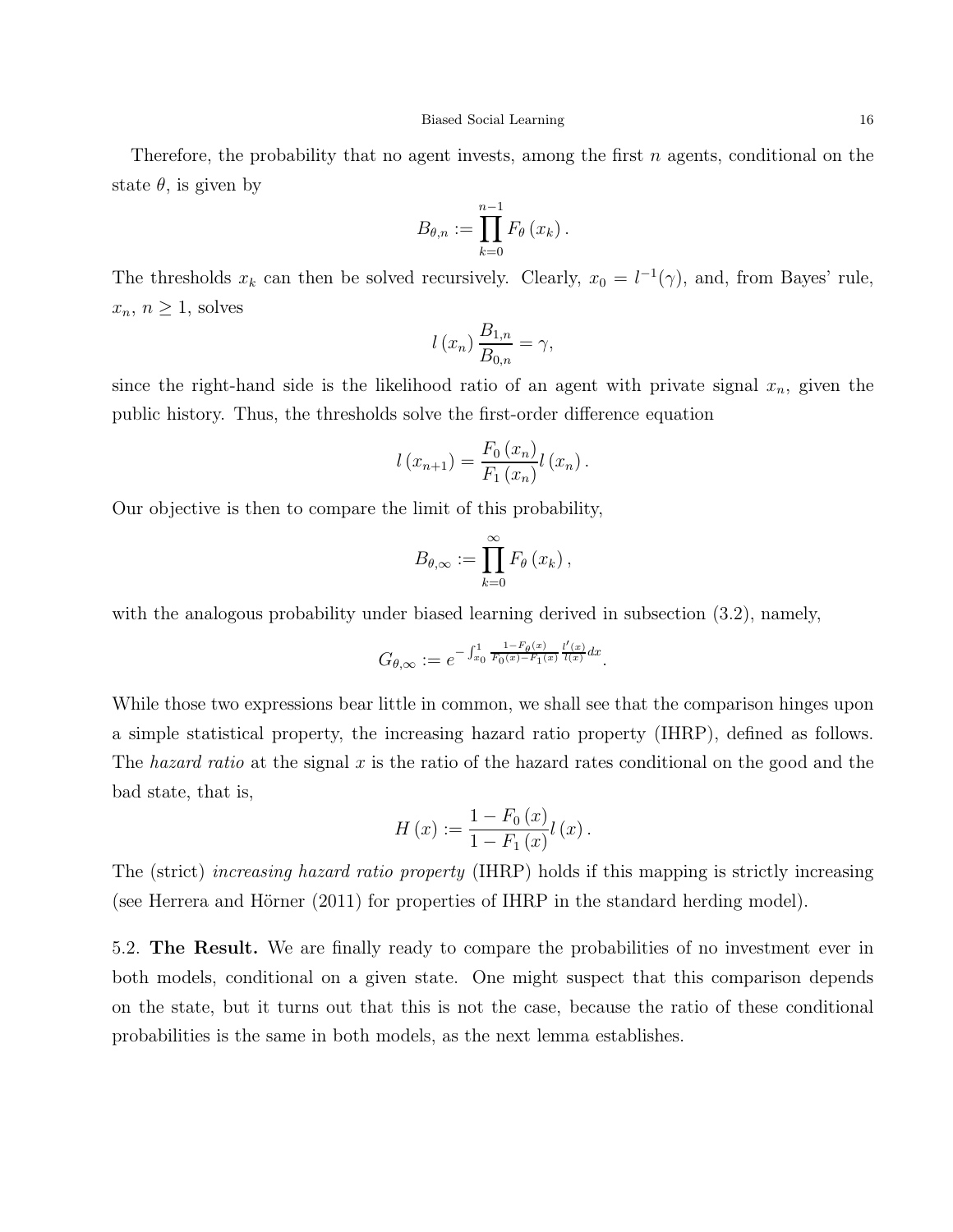Lemma 6. It holds that

$$
\frac{G_{1,\infty}}{G_{0,\infty}} = \frac{B_{1,\infty}}{B_{0,\infty}}.
$$

Proof. By definition,

$$
G_{1,\infty} \;\; = \;\; e^{-\int_{x_0}^1 \left(1+\frac{1-F_0(x)}{F_0(x)-F_1(x)}\right) \frac{l'(x)}{l(x)} dx} = \frac{\gamma}{l\left(1\right)} G_{0,\infty},
$$

and similarly, by definition,

$$
B_{1,\infty} = \frac{\prod_{k=0}^{\infty} F_1(x_k)}{\prod_{k=0}^{\infty} F_0(x_k)} B_{0,\infty} = \frac{\gamma}{l(1)} B_{0,\infty}.
$$

The result follows.  $\Box$ 

The main result of this section establishes that the probability that no investment ever takes place is higher in the BHW model than in the biased learning model, if IHRP holds. That is, under IHRP, biased learning leads to higher investment, independently of the state. If the hazard ratio is constant, both models lead to the same amount of investment, and biased learning leads to lower investment if the hazard ratio is decreasing.

Proposition 7. Assume IHRP. Conditional on either state, the probability of investment is always larger in the hidden action model:

$$
G_{\theta,\infty} < B_{\theta,\infty}.
$$

This inequality is reversed if the hazard ratio is decreasing.

*Proof.* See Appendix.  $\Box$ 

The intuition behind the equation of motion of the threshold  $x$  is that since the news arrival is more likely in state 1 than in state 0 (and vice versa for the lack thereof) then the lack of news makes the public belief drop, and hence the threshold  $x$  increase. The key aspect when comparing the overall chance of investment in the G and the B model is understanding by how much the threshold x changes with continued lack of news: as x increases the news arrival rates naturally drop in both states, the question is by how they drop much in each state. With IHRP the relative drop is larger for the arrival rate in state 1 than in state 0, so a news arrival (resp.,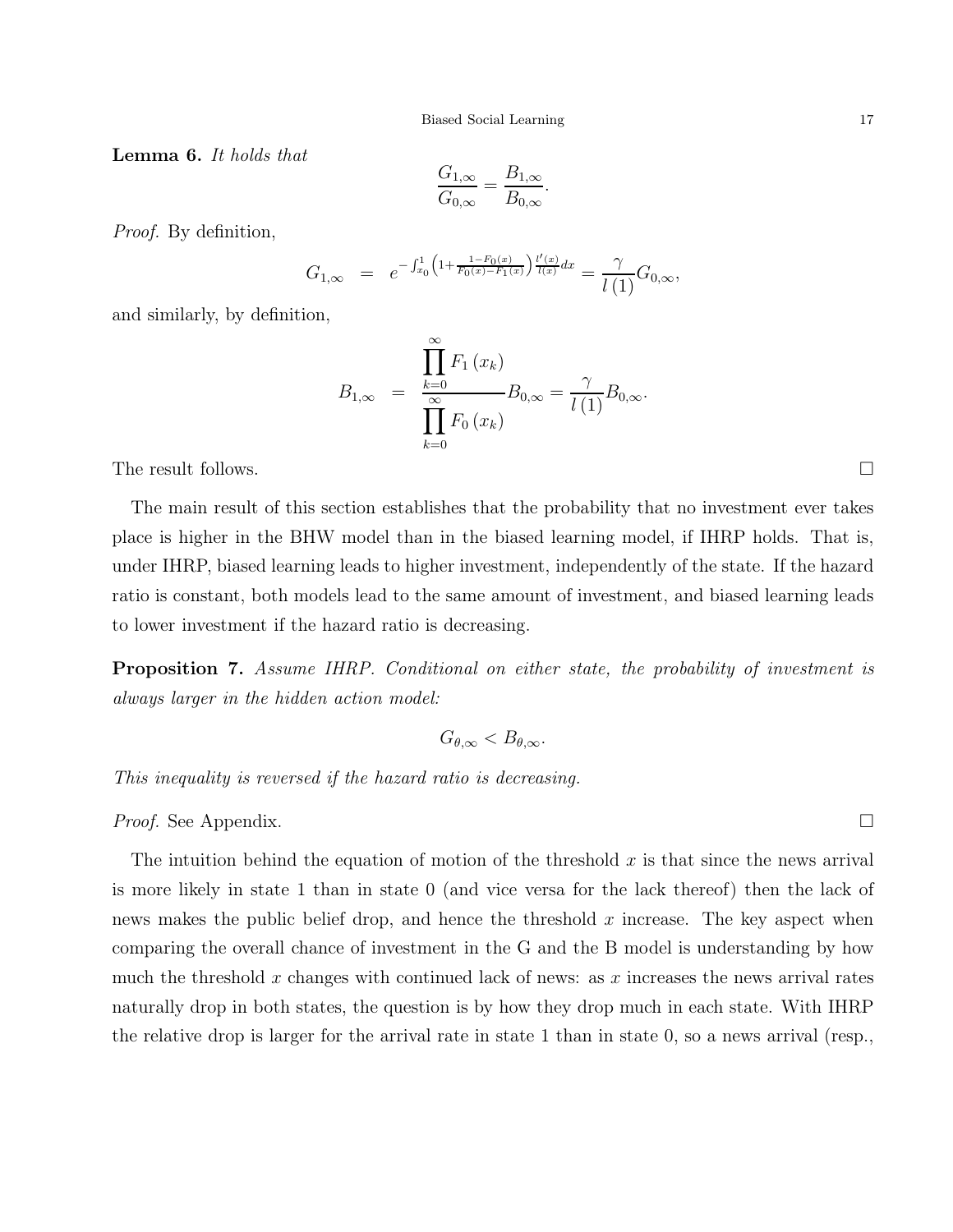lack thereof) would be less good news (resp., less bad news) than with the previous threshold x, because it is relatively less likely than before to come from the good state. Hence, under IHRP, in the absence of news the threshold would move relatively less, reducing less the chance of investment in the next instant. The converse happens with DHRP: investment is choked off more as time passes without news and investment becomes less likely overall in the hidden action model. In formulas, the threshold in the absence of investment evolves according to the law integral law (2), which is equivalent to the differential law

$$
\frac{l'(x_t)}{l(x_t)}dx_t = (1 - \lambda dt (1 - F_0(x_t))) - (1 - \lambda dt (1 - F_1(x_t))) > 0
$$

The left-hand side represents the private belief: the change in the threshold scaled by the relative change in the likelihood ratio; the right-hand side represents the observational learning: the difference between the investment news arrival rates (or lack thereof) in the two states. Since the investment news arrival rate in each state at time t is  $\lambda(1-F_{\theta}(x_t))$ , the hazard rate  $\frac{f_{\theta}(x_t)}{1-F_{\theta}(x_t)}$ measures the relative change of this arrival rate as the threshold changes. IHRP implies that the relative change is larger in the good state than in the bad state, and vice versa for DHRP.

5.3. Welfare Comparison. Since the probabilities of cascades are not the same in both models, it is natural to wonder which one aggregates information better. In the good state, it is optimal for someone to invest, while in the bad state, it is optimal for all to abstain. Therefore, we define welfare by the expectation of the utility of this eventual outcome (either someone eventually invests, or no one does). Since players do not internalize the informational externalities, there is no reason to expect a priori that having more information is necessarily better. Indeed, whether this is the case depends here again on the hazard ratio, as the next result establishes.

**Proposition 8.** Under IHRP, the welfare in the hidden action model is lower than in the benchmark model. It is higher if the hazard ratio is decreasing.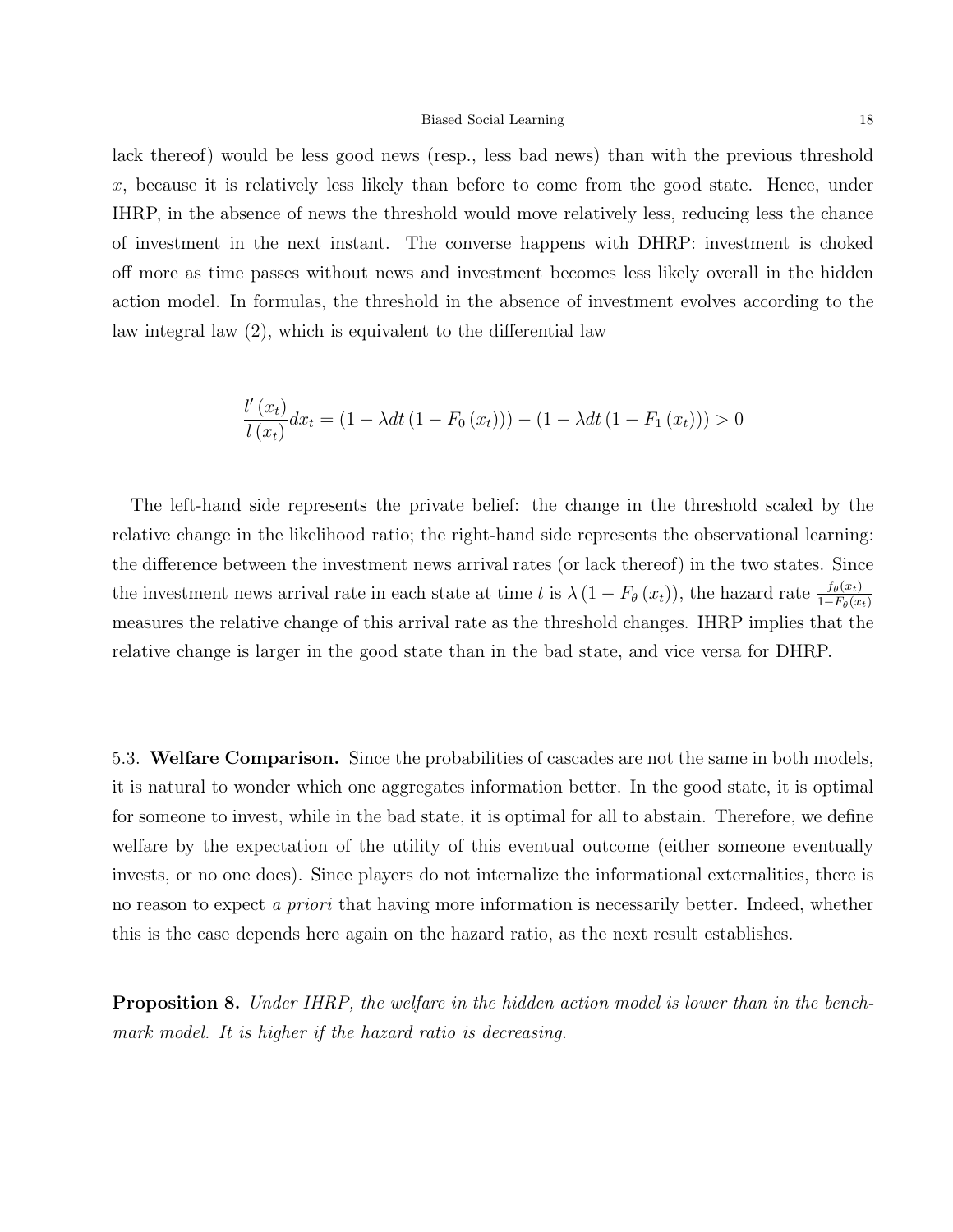Proof. The welfare in the hidden action model is, by definition,

$$
W(G) := \mathbb{E}_{\theta} [(1 - G_{\theta}) u (I) + (G_{\theta}) u (N)]
$$
  
=  $p_0 (1 - G_1) (1 - c) + (1 - p_0) (1 - G_0) (-c)$   
=  $p_0 (1 - c) \left( (1 - G_1) - \gamma \left( 1 - \frac{l(1)}{\gamma} G_1 \right) \right)$   
=  $p_0 (1 - c) (1 - \gamma + (l(1) - 1) G_1),$ 

and likewise for  $W(B)$ . Since  $l(1) > 1$ , as 1 is the highest signal, this expression is increasing in  $G_1$ , and therefore

$$
W(G) < W(B),
$$

whenever the IHRP is satisfied. The inequality is obviously reversed if the hazard ratio is decreasing.  $\Box$ 

Therefore, even though the model with biased learning performs better in the good state, as it always leads to a higher probability of investment, it achieves a lower welfare than the BHW model, at least under IHRP.

5.4. Many Investments. So far, the comparison between the model with biased learning and the benchmark BHW model has been performed in the game with one investment. Comparing the two models more generally is difficult (in the IHRP case). For example, computing the probability of exactly two investments involves a summation (or, in the biased learning model, an integration) over the times at which one agent first invested. Even in the simple example of an exponential distribution, that satisfies IHRP (see Section 3.4.), closed-form solutions appear elusive. Nevertheless, numerical computations can be performed in this case, which we briefly present here.

Consider first the model with biased learning. Let  $G_{\theta}^{0}(x_0, x_t)$  denote the probability of no investment in state  $\theta$  during the time interval required for the threshold to go from an initial value  $x_0$  to the value  $x_t$ , and let  $G^n_\theta(x_0, 1)$  denote the probability of exactly n eventual investments in state  $\theta$  (i.e., over the time interval required for the threshold to go from the initial value  $x_0$  to 1). This probability must satisfy the recursion

$$
G_{\theta}^{n+1}(x_0, 1) = \int_{x_0}^1 G_{\theta}^0(x_0, x_t) \,\lambda (1 - F_{\theta}(x_t)) \, G_{\theta}^n(x_t^+, 1) \, dx_t,
$$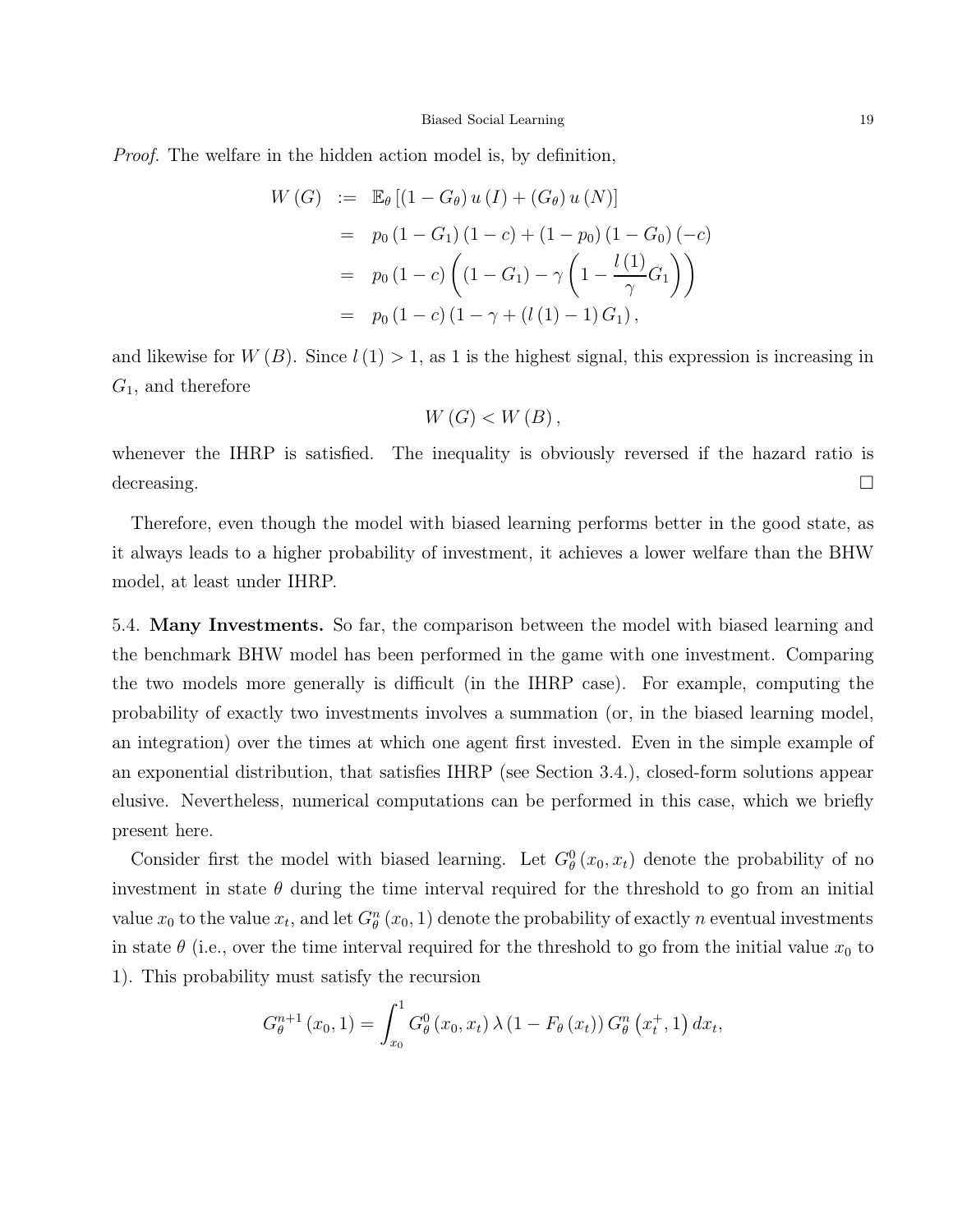as the probability that there are  $n+1$  investments overall can be decomposed as the sum of the probabilities, as t varies, that the first investment occurs exactly at time  $t$ , and that exactly  $n$ investments overall are made afterwards (given the resulting new initial value).

In the exponential example, considering the state  $\theta = 1$  for instance, we obtain

$$
G_1^0(x_0, x_t) = e^{-\lambda \int_0^t (1 - F_1) dt} = e^{-\int_{x_0}^{x_t} \frac{l'}{l} \frac{1 - F_1}{F_0 - F_1} dx} = \left(\frac{e^{ax_0} - 1}{e^{ax_t} - 1}\right)^2,
$$

and the recursion becomes

$$
G_1^{n+1}(x_0, 1) = \int_{x_0}^1 \left(\frac{e^{ax_0} - 1}{e^{ax} - 1}\right)^2 \left(2a \frac{e^{ax}}{e^{ax} - 1}\right) G_1^n(x/2, 1) dt.
$$

This integration can only be performed explicitly in the case  $n = 0$ .

A similar decomposition can be used in the BHW model: the probability of  $n$  overall investments is the sum, over the index  $k$  of the first agent to invest, of the probability that the first agent to invest is the k-th agent, times the probability that there are exactly  $n-1$  agents investing in the game (where, for the latter probability, we use as initial belief the public belief resulting from a first investment by the k-th agent).



FIGURE 2. Log plot of the probabilities of n eventual investments for  $a = 1/4$ (dots: BHW benchmark; squares: biased learning model).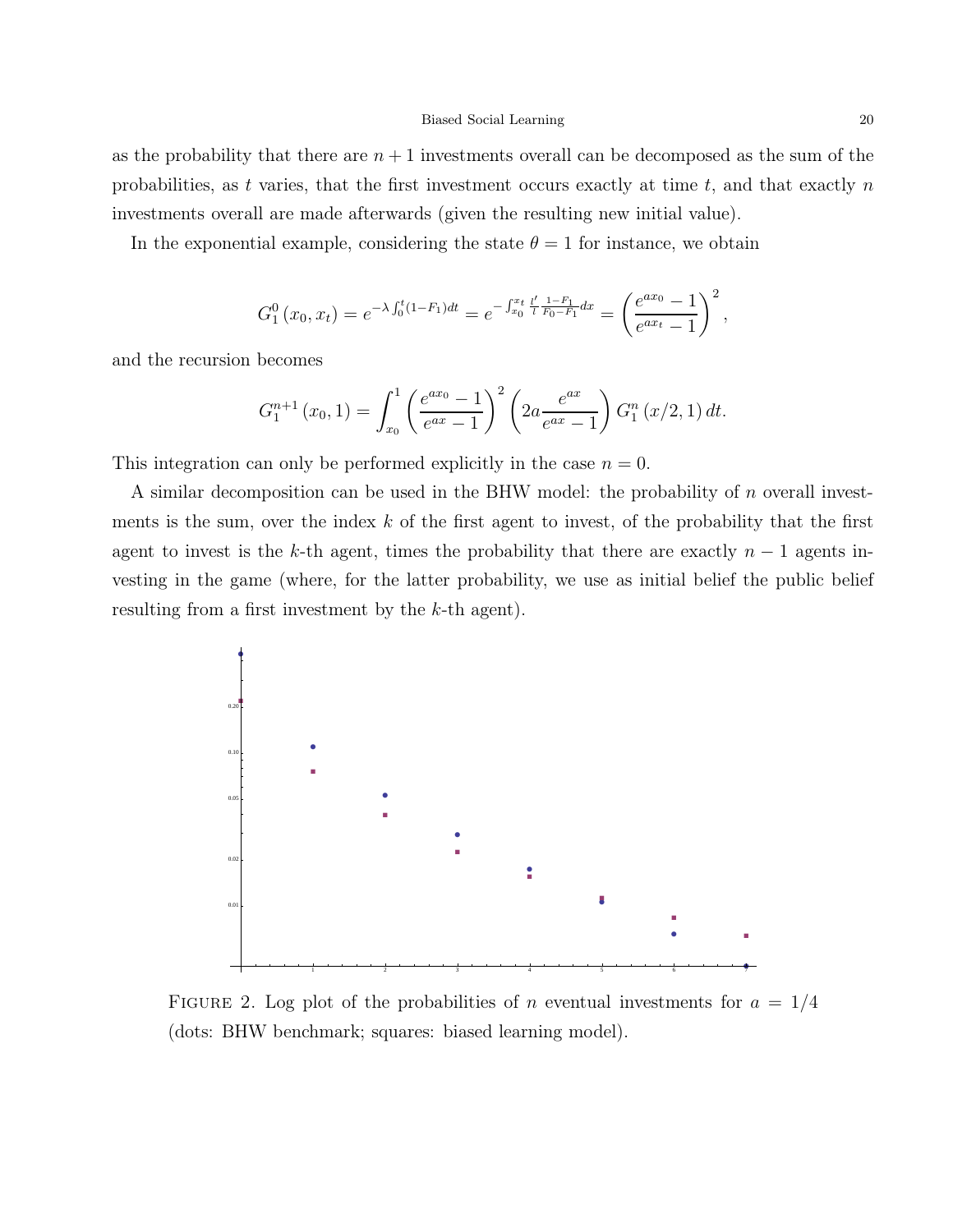These recursions allow numerical computation of these probabilities. Figure 2 depicts the (log plot of) the probabilities of n eventual investments in both models, in the exponential example with parameter  $a = 1/4$  (the same pattern arises for all values of a). These probabilities cross exactly once. That is, there exists an integer  $n^*$  such that, for  $n \leq n^*$ , the probability of n eventual investments is higher in the BHW model, while the opposite is true for  $n \geq n^*$ . It can be numerically verified that the probability distribution of  $n$  or less eventual investments of the BHW model first-order stochastically dominates the one of the biased learning model. This suggests that, at least in this example, restricting attention to the one-investment game does not seem too misleading.

#### 6. Conclusions

At least as far as convergence is concerned, we have shown that relaxing the assumptions that all types of decisions are observable does not change significantly the asymptotic learning properties of the model. Beliefs always converge and will converge to the true value for sure if and only if private beliefs are unbounded. So, even if one action is hidden and can only be inferred, the market aggregates the information correctly anyway when beliefs are unbounded.

With bounded signals, whichever model delivers a higher probability of investment depends on a property of the signal distribution. If the hazard ratio is increasing in the signal, then investment is more likely in the model with biased learning, and welfare is lower. These conclusions are reversed if the hazard ratio is decreasing.

## 7. Appendix

## 7.1. Proofs.

*Proof of Proposition 1.* Since the public belief  $p_t$  is a bounded martingale, the martingale convergence theorem implies almost sure convergence to a value  $p_{\infty} \in [0,1].$ 

Beliefs cannot converge to any interior value

$$
p_{\infty} \in \left(\underline{p}, \overline{p}\right),
$$

namely, beliefs cannot settle within any  $\varepsilon > 0$  of any interior value  $p_{\infty} \in (p, \overline{p})$ , as beliefs would jump discretely after any investment, or would decrease to  $p$  otherwise. The threshold signal  $x_t$ must converge because it is a continuous function of the belief. It must converge to its boundaries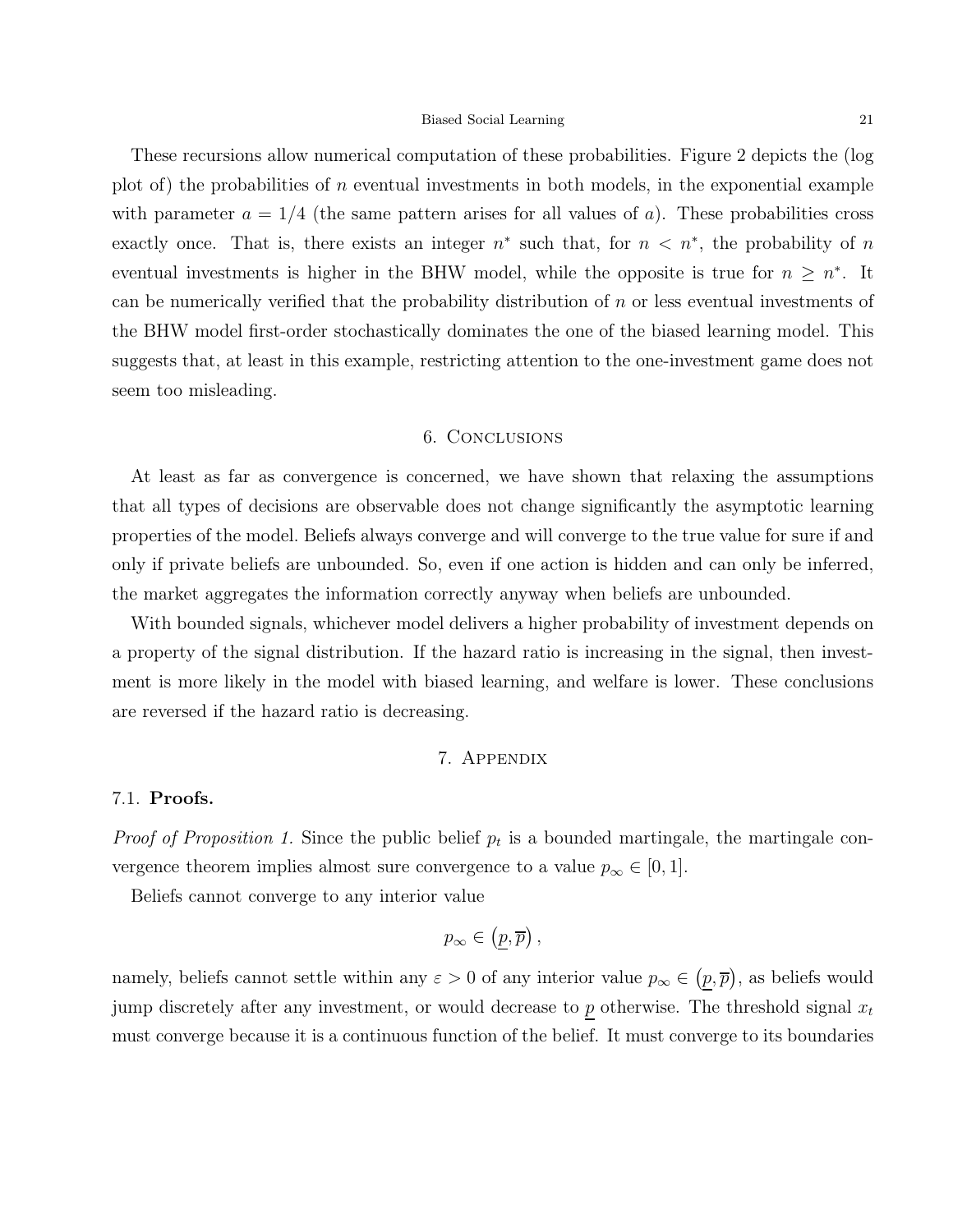$x_{\infty} \in \{0, 1\}$ , as the limit threshold cannot be any interior value  $x_{\infty} \in (0, 1)$ : otherwise, a later investment would almost surely occur, and the belief and the threshold would jump. The result follows.  $\Box$ 

Proof of Proposition 2. In a history without any investment, the belief would converge to its lower bound p and the threshold to one:  $x_{\infty} = 1$ . We now show that with unbounded beliefs this is a zero probability history, and conversely:

$$
l(1) = +\infty \quad \Longleftrightarrow \quad \lim_{t} G_{1,t} = 0.
$$

Observe that the probability of no investment ever under state 1 converges, as it is an increasing and bounded function. Since

$$
F_0(x_t) - F_1(x_t) \leq 1 - F_1(x_t),
$$

it follows that from (2) that

$$
G_{1,t} = e^{-\int_0^t \lambda (1 - F_1(x_s))ds} \le \frac{c}{1 - c} \frac{1 - p_0}{p_0} \frac{1}{l(x_t)},
$$

so

$$
\lim_{t} G_{1,t} = 0 \quad \text{if } l(1) = +\infty.
$$

Conversely, if beliefs are bounded we have that  $l(1) < \infty$ . Then

$$
h(x) := \frac{l(x)}{l'(x)} \lambda (F_0(x) - F_1(x))
$$

converges to 0, and, so for all  $x$  sufficiently close to 1,

$$
x'_{t} = h(x) > -h'(1) (1 - x_{t}) - M (1 - x_{t})^{2},
$$

with  $h'(1) < 0$  as  $h(x) > 0$ , for some  $M > 0$ . This implies that, for all t sufficiently large,

$$
1 - x_t \le \frac{-h'(1)}{M + C_1 e^{-h'(1)t}},
$$

for some constant  $C_1$ . Since

$$
1 - F_1(x_s) \le f_1(1) (1 - x_s) + C_2 (1 - x_s)^2,
$$

and

$$
\int^t \frac{-h'(1) ds}{M + C_1 e^{-h'(1)s}} = \ln\left(C_1 + Me^{-h'(1)t}\right) / M < \ln\left(C_1 + M\right) / M,
$$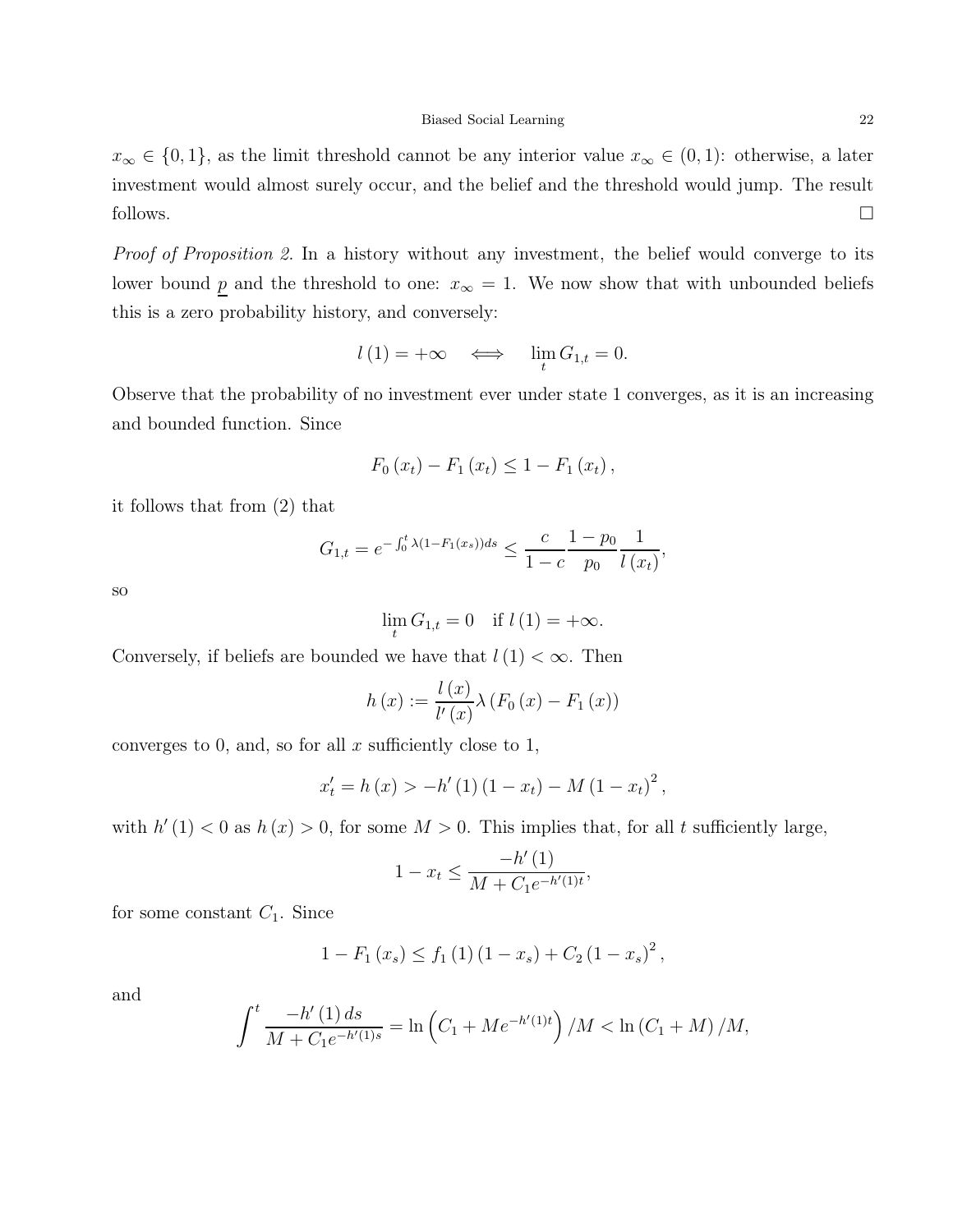it follows that  $G_{1,t}$  is bounded below, so that

$$
l(1) < +\infty \Rightarrow \lim_{t} G_{1,t} > 0.
$$

Proof of Proposition 4. Assume signals are unbounded. By Proposition 1, the public belief must either converge to 0 or 1. Assume that the state is good. The belief cannot converge to 0, because that would imply that the number of investments is finite, contradicting Proposition 2 (recall that, after an investment, the public belief exceeds  $c$ ).

If the state is bad, then the public belief converges to zero. By the martingale property, if the belief converges to 1 in the good state it must converge to zero in the bad state, namely

$$
p_t = \mathbb{E}_t [p_\infty] = \mathbb{P}_\infty [\theta = 1] p_t + \mathbb{P}_\infty [\theta = 0] (1 - p_t)
$$
, and so  $\mathbb{P}_\infty [\theta = 1] = 1 \Rightarrow \mathbb{P}_\infty [\theta = 0] = 0$ .

Assume that signals are bounded. In the good state, beliefs can converge to the wrong value  $\underline{p}$  because there is a positive probability of zero investment history. In the bad state, beliefs converge to  $\bar{p}$  with positive probability. Indeed, if they did not, then it would be the case that  $\overline{p} = 1$  (by definition of  $\overline{p}$ ), and this is impossible with bounded beliefs.

*Proof of Proposition 5.* Let  $\tau(x, t)$  denote the stopping time of a player arriving at instant t with signal x, and let  $F(s; t, x)$ ,  $s \geq t$ , denote the corresponding c.d.f. Fix an equilibrium and suppose for the sake of contradiction that  $0 < F(s; t, x) < 1$  for some x, t and  $s > t$ , for some finite s. Let  $q_{\tau}$  denote the private belief of this agent at time  $\tau \geq t$ , given his signal x and the equilibrium strategies (conditional on the event  $E_{\tau}$  that no one invested up to  $\tau$ ). Observe that  $q_{\tau}$  is nonincreasing, and constant over some interval of time  $[t', t'')$  if and only if  $F(t''; s, x) = F(t'; s, x)$ for all  $s \leq t'$  and  $x \in [0,1]$ . Assume that it is strictly profitable to invest at time t with signal x. Then, because the payoff from investing is strictly increasing in  $q_t$ ,  $F(s; t, x) < 1$  is only possible if  $q_s = q_t$ , and player i assigns probability one to no one investing before (or at the same) time than he does. In particular, any other player arriving in the interval of time  $(t, s)$  must invest with probability zero in that interval of time. Consider the event that some player arrives in this interval of time with a signal  $x \geq x_t$ , i.e. a player whose payoff from investing immediately is strictly positive.  $(x_t)$  here depends obviously upon the equilibrium strategies.) This event has strictly positive probability, and thus, given the equilibrium strategies, there exists a player arriving at some time  $t' \in (t, s)$  whose probability of investing first (after s) is strictly less than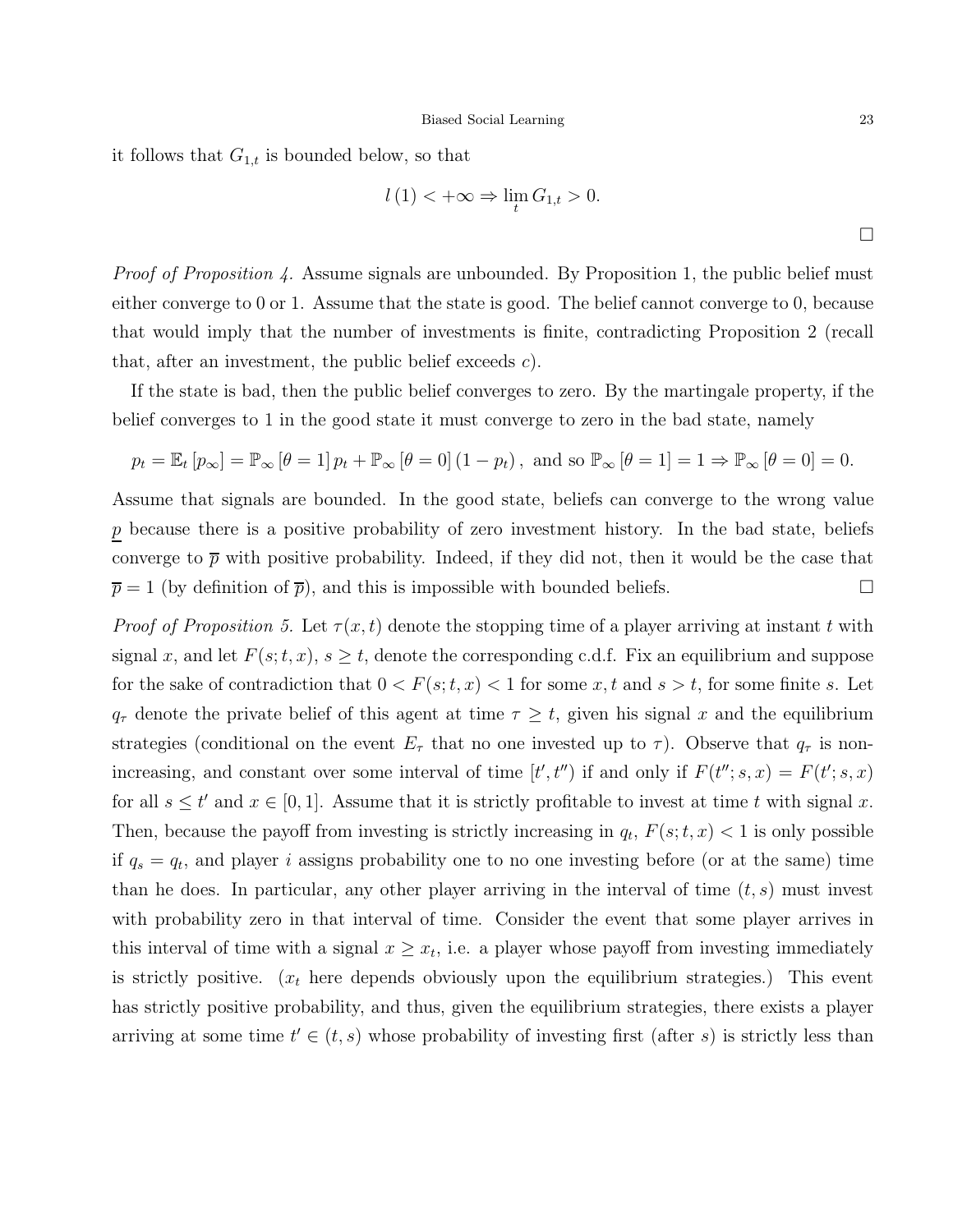1. This player would profitably gain from investing immediately at time  $t'$ . Assume now that it is strictly unprofitable to invest at time  $t$  with signal  $x$ . Plainly it remains unprofitable to invest at any later time, and so it cannot be that  $0 < F(s; t, x)$  for some finite s. Therefore, a player is unwilling to delay unless  $x = x_t$ , i.e. he is indifferent between investing immediately or never. This event has zero probability, and so does not affect the analysis, in particular the determination of  $x_t$ . .

*Proof of Proposition 7.* IHRP means that the inverse of  $H$ , denoted  $m$ , i.e.

$$
m(x) := \frac{f_0(x)/(1 - F_0(x))}{f_1(x)/(1 - F_1(x))},
$$

is strictly decreasing, so that, for  $m = m(x_k)$ ,

$$
\frac{1 - F_1(x)}{1 - F_0(x)} \le ml(x),
$$

for all  $x \in [x_k, x_{k+1}]$ , with equality for  $x = x_k$ . That is, we have

$$
\frac{F_0(x) - F_1(x)}{1 - F_0(x)} \le ml(x) - 1,
$$

which implies that the right-hand side is positive, as the left-hand side is.

Given Lemma 5, it is enough to show  $B_{\theta,\infty} > G_{\theta,\infty}$  for  $\theta = 0$ . We have

$$
\prod_{k=0}^{\infty} F_0(x_k) > e^{-\int_{x_0}^1 \frac{1-F_0(x)}{F_0(x)-F_1(x)}\frac{l'(x)}{l(x)}dx} = \prod_{k=0}^{\infty} e^{-\int_{x_k}^{x_{k+1}} \frac{1-F_0(x)}{F_0(x)-F_1(x)}\frac{l'(x)}{l(x)}dx},
$$

so it suffices to show that, for all  $k$ ,

$$
\ln F_0(x_k) + \int_{x_k}^{x_{k+1}} \frac{l'(x)}{l(x)} \frac{1 - F_0(x)}{F_0(x) - F_1(x)} dx \ge 0.
$$

We have

$$
\int_{x_k}^{x_{k+1}} \frac{l'(x)}{l(x)} \frac{1 - F_0(x)}{F_0(x) - F_1(x)} dx \ge \int_{x_k}^{x_{k+1}} \frac{l'(x)}{l(x)(ml(x) - 1)} dx
$$

$$
= \ln \frac{ml(x_{k+1}) - 1}{l(x_{k+1})} - \ln \frac{ml(x_k) - 1}{l(x_k)} = \ln \frac{ml(x_k) - \frac{F_1(x_k)}{F_0(x_k)}}{ml(x_k) - 1},
$$

using that  $l(x_{k+1}) = \frac{F_0(x_k)}{F_1(x_k)} l(x_k)$ . Therefore, the inequality

$$
\ln F_0(x_k) + \int_{x_k}^{x_{k+1}} \frac{l'(x)}{l(x)} \frac{1 - F_0(x)}{F_0(x) - F_1(x)} dx \ge 0,
$$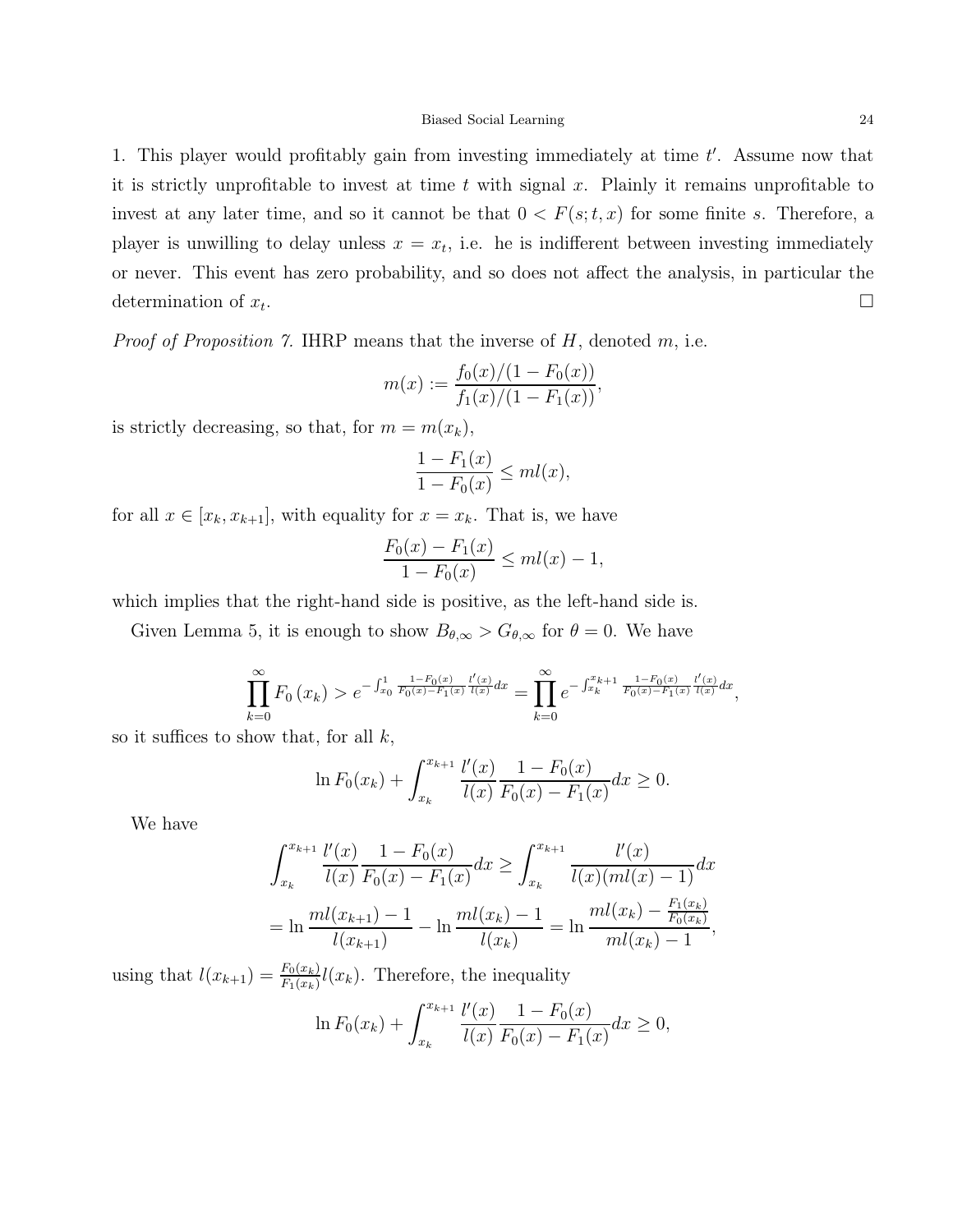would be implied by

$$
\ln F_0(x_k) + \ln \frac{ml(x_k) - \frac{F_1(x_k)}{F_0(x_k)}}{ml(x_k) - 1} \ge 0,
$$

Rearranging, this is equivalent to

$$
\frac{1 - F_1(x_k)}{1 - F_0(x_k)} \ge ml(x_k),
$$

but this is the case, since in fact both sides are equal by definition of  $m$ . By immediate inspection, this chain of inequalities is tight if the hazard ratio is constant, and reversed if it is decreasing.  $\Box$ 

## 7.2. Exponential Example. Take the following c.d.f.

$$
F_1 = \frac{e^{ax} - 1}{e^a - 1}, \quad F_0 = \frac{e^a - e^{a(1-x)}}{e^a - 1}.
$$

The threshold can be expressed as

$$
\lambda t = \int_{x_0}^{x} 2a \int \frac{e^a - 1}{1 + e^a - e^{as} - e^{a(1-s)}} ds = \left[ 2 \ln \left( \frac{e^{as} - 1}{e^a - e^{as}} \right) \right]_{x_0}^{x} \text{ or}
$$

$$
\lambda t = 2 \ln \left( \frac{e^{ax} - 1}{e^a - e^{ax}} \right) - A_0 \implies x_t = \frac{1}{a} \ln \left( \frac{e^{\frac{\lambda t + A_0}{2} + a} + 1}{e^{\frac{\lambda t + A_0}{2} + 1}} \right).
$$

With a uniform prior, we have

$$
\left(x_0 = \frac{1}{2} \quad \Longrightarrow \quad A_0 = -a\right) \quad \Longleftrightarrow \quad x_t = \frac{1}{a} \ln \left(\frac{e^{\frac{\lambda t + a}{2}} + 1}{e^{\frac{\lambda t - a}{2}} + 1}\right).
$$

The likelihood ratio and the public belief are, respectively,

$$
l(x_t) = e^{a(2x_t-1)} = e^{-a} \left( \frac{e^{\frac{\lambda t + a}{2}} + 1}{e^{\frac{\lambda t - a}{2}} + 1} \right)^2 \to e^a,
$$
  

$$
L_t = e^a \left( \frac{e^{\frac{\lambda t - a}{2}} + 1}{e^{\frac{\lambda t + a}{2}} + 1} \right)^2 \to e^{-a} \implies p_t = \frac{L_t}{1 + L_t} \to \frac{1}{1 + e^a}.
$$

Because

$$
e^{ax_t} = \frac{e^{\frac{\lambda t + a}{2}} + 1}{e^{\frac{\lambda t - a}{2}} + 1}
$$
, and  $\int_0^t \frac{1}{e^{\frac{\lambda t - a}{2}} + 1} dt = t - \frac{2}{\lambda} \ln \left( \frac{e^{\frac{\lambda t - a}{2}} + 1}{e^{-\frac{a}{2}} + 1} \right)$ ,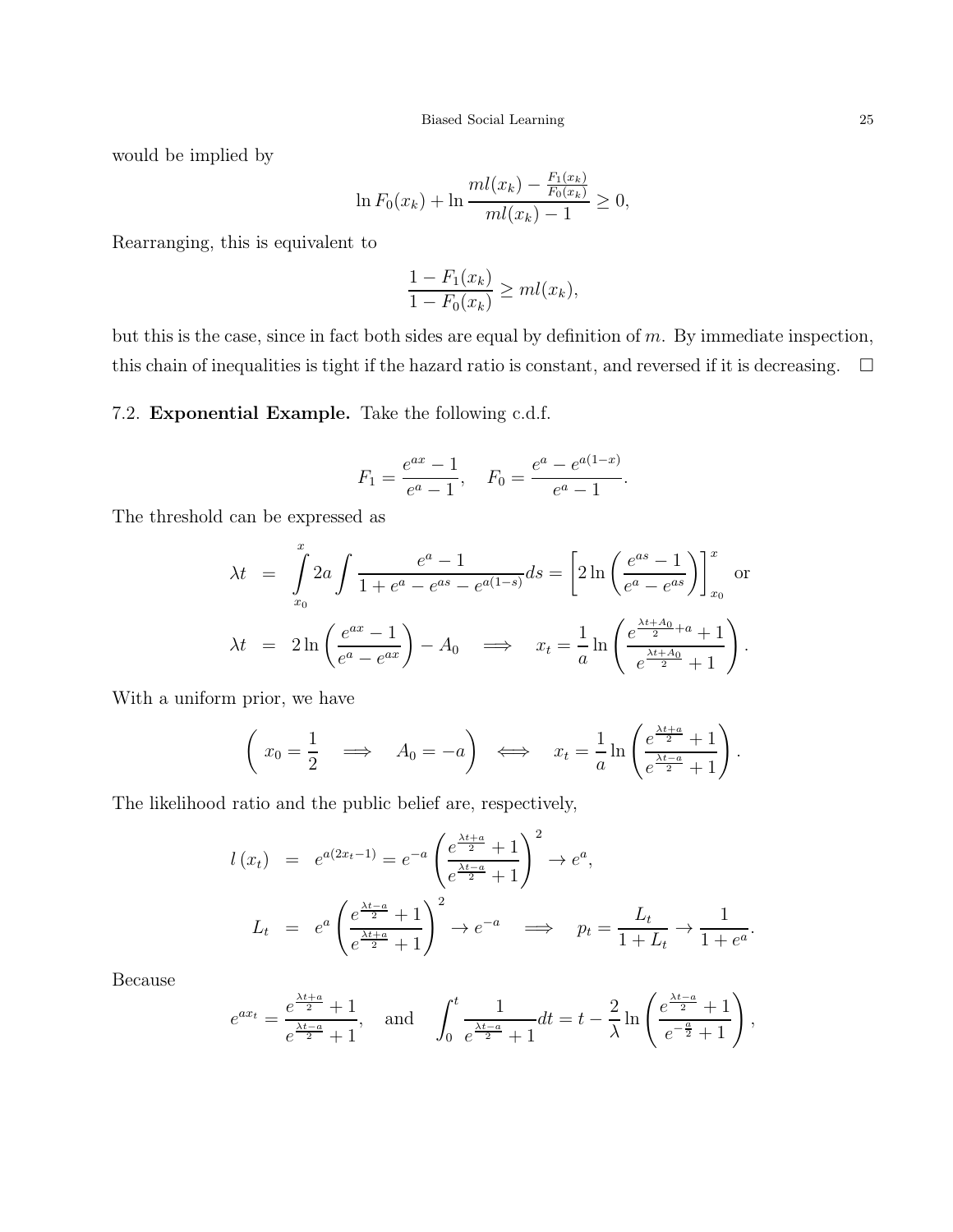the probability of no investment in the good state is

$$
G_{1,t} = e^{-\int_0^t \lambda (1-F_1)dt} = e^{-\lambda \int_0^t \left(1 - \frac{e^{ax}-1}{e^{a}-1}\right)dt} = e^{-\lambda \int_0^t \frac{1}{e^{\lambda t}-a} dt}
$$
  
=  $e^{-\lambda t} \left(\frac{e^{\lambda t}-a}{e^{-\frac{a}{2}}+1}\right)^2 = \left(\frac{e^{-\frac{a}{2}}+e^{-\frac{\lambda t}{2}}}{e^{-\frac{a}{2}}+1}\right)^2 \to \left(\frac{e^{-\frac{a}{2}}}{e^{-\frac{a}{2}}+1}\right)^2.$ 

Given the symmetry

$$
F_0(x;a) = F_1(x;-a),
$$

the probability of no investment in the bad state is

$$
G_{0,t} = \left(\frac{e^{\frac{a}{2}} + e^{-\frac{\lambda}{2}t}}{e^{\frac{a}{2}} + 1}\right)^2 \to \left(\frac{e^{\frac{a}{2}}}{e^{\frac{a}{2}} + 1}\right)^2.
$$

After an investment, the threshold  $x_{\tau+}$  decreases discontinuously (e.g. take  $a = 1$ )

$$
l(x_{\tau+}) = \frac{1 - F_0(x_{\tau})}{1 - F_1(x_{\tau})} l(x_{\tau}) = (e^{-x_{\tau}}) l(x_{\tau})
$$
  

$$
e^{2x_{\tau+}-1} = e^{x_{\tau}-1} \implies x_{\tau+} = \frac{x_{\tau}}{2},
$$

and the belief increases discontinuously to

$$
p_{\tau+} = \frac{(e^{x_{\tau}}) p_{\tau}}{(1 - p_{\tau}) + (e^{x_{\tau}}) p_{\tau}} > p_{\tau}.
$$

### 7.3. Polynomial Example. Take the following c.d.f.

$$
F_1 = x^2, \quad F_0 = 1 - (1 - x)^2.
$$

In this example beliefs are unbounded, namely:  $l(x) \in [0, \infty]$ . For  $\lambda = 1$ ,  $c = 1/2$  ( $\implies$  $x_0 = 1/2$ , the threshold is determined implicitly by

$$
t = \int_{0.5}^{x_t} \left( \frac{1}{2x^2 (1 - x)^2} \right) dx = \frac{1}{2} \left( \frac{1}{1 - x_t} - \frac{1}{x_t} \right) + \ln \left( \frac{x_t}{1 - x_t} \right).
$$

The change of variables

$$
t = \frac{1}{2} \left( \frac{1}{1-x} - \frac{1}{x} \right) + \ln \left( \frac{x}{1-x} \right) := g(x)
$$

gives

$$
\int_0^t \left(1 - F_1(x_s)\right) ds = \int_{0.5}^{x_t} \left(1 - F_1(x)\right) g'(x) dx = \ln \frac{x_t}{1 - x_t} - \frac{1}{2x_t} + 1,
$$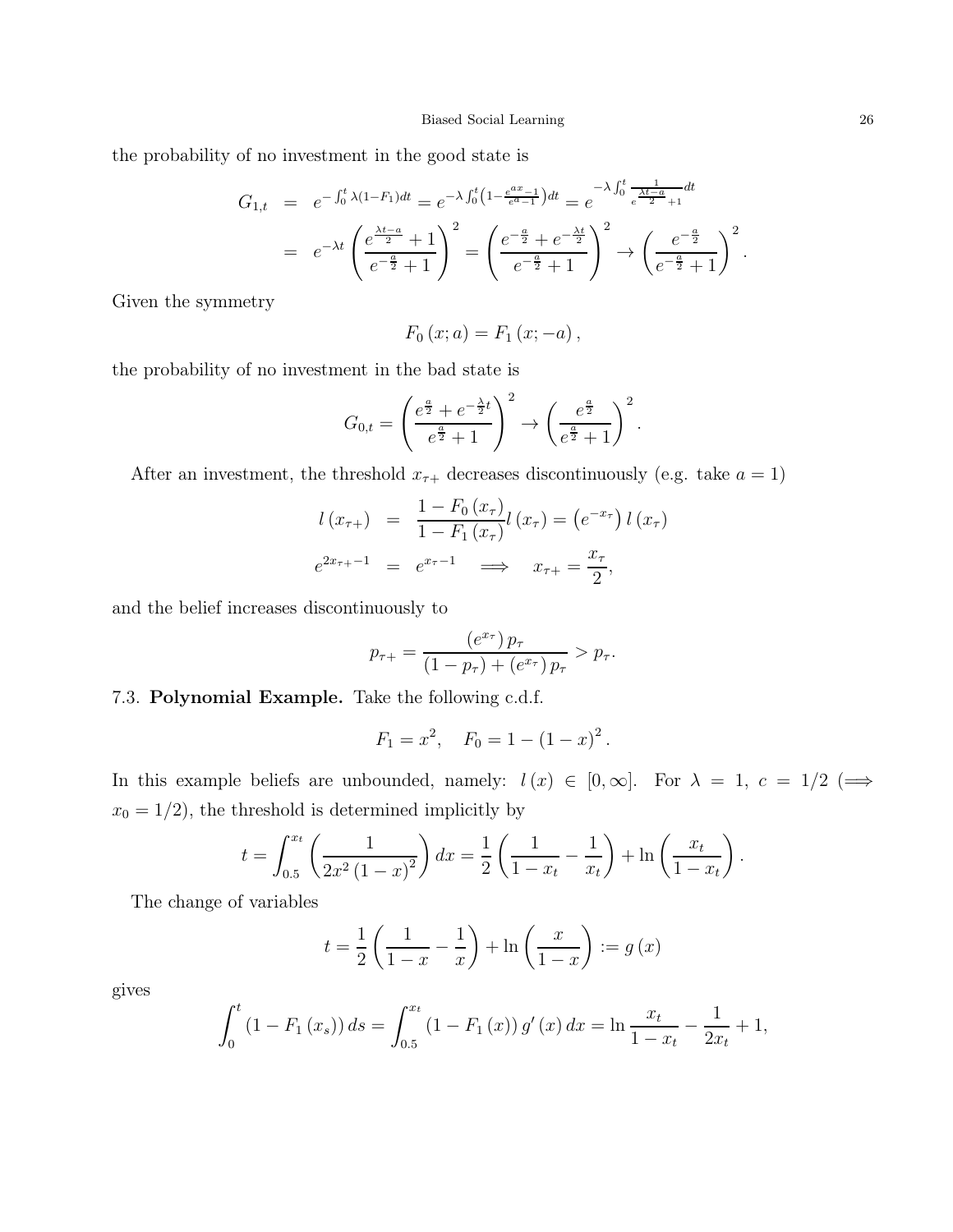so the probability that nobody invests in the good state is

$$
G_{1,t} = e^{-\lambda \int_0^t (1 - F_1(x_s))ds} = \frac{1 - x_t}{x_t} e^{\frac{1}{2x_t} - 1} \to 0,
$$

and the probability that nobody invests in the bad state is

$$
G_{0,t}=e^{\frac{1}{2x_t}-1}\to e^{-\frac{1}{2}}\simeq 61.
$$

#### **REFERENCES**

- [1] Banerjee, A. (1992). "A Simple Model of Herd Behavior,"Quarterly Journal of Economics, 107, 797–817.
- [2] Bikhchandani, S., Hirshleifer D. and I. Welch (1992. "A Theory of Fads, Fashion, Custom and Cultural Change as Informational Cascades,"Journal of Political Economy, 100, 992–1026.
- [3] Callander S. and J. Hörner (2009). "The Wisdom of the Minority," Journal of Economic Theory, 144, 1421– 39.
- [4] Çelen B. and S. Kariv (2004). "Observational Learning under Imperfect Information," Games and Economic Behavior, 47, 72–86.
- [5] Chamley C. and D. Gale (1994). "Information Revelation and Strategic Delay in a Model of Investment,"Econometrica, 62, 1065–1085.
- [6] Chari, V. V. and P. J. Kehoe (2004). "Financial Crisis as Herds: Overturning the critiques,"Journal of Economic Theory, 119, 128–150.
- [7] Elton, E., Gruber, M. and C. Blake (1996). "Survivorship Bias and Mutual Fund Performance," Review of Financial Studies, 4, 1097–1120.
- [8] Guarino, A., Harmgart, H. and S. Huck (2011). "Aggregate Information Cascades," Games and Economic Behavior, 73, 167–185.
- [9] Hendricks, K., Sorensen, A. and T. Wiseman (2011). "Observational Learning and Demand for Search Goods," American Economic Journal: Microeconomics (forthcoming).
- [10] Herrera, H. and J. Hörner (2011). "A Necessary and Sufficient Condition for Information Cascades," working paper, Yale University.
- [11] Milgrom, P. R. (1981). "Good News and Bad News: Representation Theorems and Applications," The Bell Journal of Economics, 12, 380-391.
- [12] Kalashnikov, V. V. and S. T. Rachev (1986). "Characterization of Queuing Models and their Stability," in Probability Theory and Mathematical Statistics, ed. Yu K. Prohorov et al., 2, 37–53, VNU Science Press, Amsterdam.
- [13] Scargle, J. D. (2000). "Publication Bias: The "File-Drawer" Problem in Scientific Inference," Journal of Scientific Exploration, 14, 91–106.
- [14] Smith, L. and P. Sørensen (1997). "Rational Social Learning with Random Sampling," mimeo, University of Michigan.